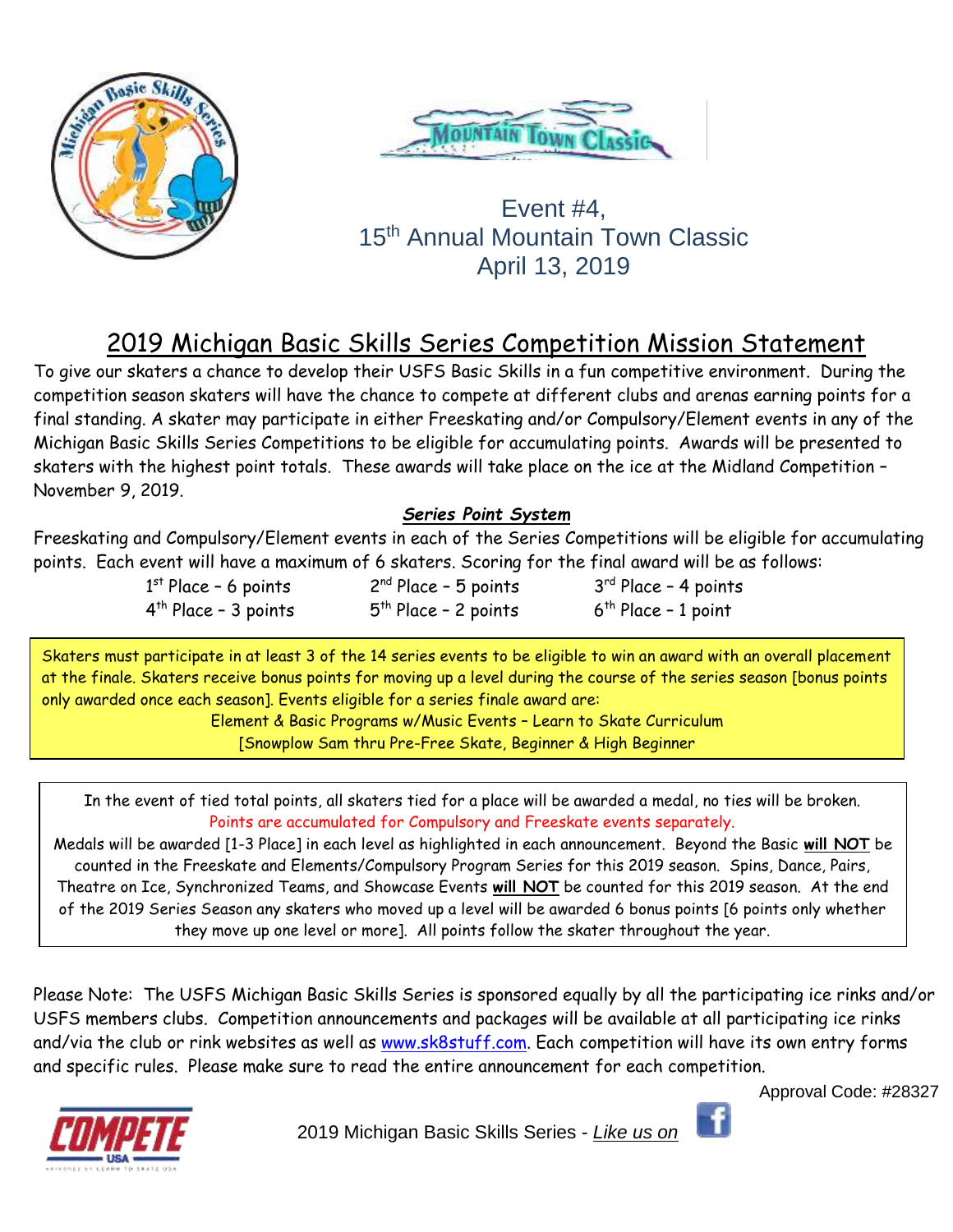# **13 th Annual USFS Michigan Basic Skills Series – Hosted by the following**:

| Event 1 Onyx-Suburban B/S           | Event 2 Tuxedo Invitational        | <b>Event 3 Arctic Basic Skills</b> |  |
|-------------------------------------|------------------------------------|------------------------------------|--|
| Challenge                           | March 30, 2019                     | April 7, 2019                      |  |
| <b>February 2, 2019</b>             | Entry Deadline - March 15, 2019    | Entry Deadline - March 23, 2019    |  |
| Entry Deadline - January 18, 2019   | Slater Family Ice Arena            | Arctic Edge Ice Arena              |  |
| Suburban Ice Macomb                 | Bowling Green, OH                  | Canton, MI                         |  |
| Macomb, MI                          | <b>Contact: Pat Rabb</b>           | Contact: Elizabeth Taylor          |  |
| <b>Contact Jeanette Daskas</b>      | Phone: 419-308-4552                | Phone: 734-649-6662                |  |
| Phone: 248-917-9544                 | perabb59@gmail.com                 | taylor3mom@live.com                |  |
| jendaskas@aol.com                   |                                    |                                    |  |
| Event 4 Mountain Town Classic       | Event 5 Iceland Spring Fling       | Event 6 Skate the Gate             |  |
| April 13, 2019                      | May 5, 2019                        | May 11, 2019                       |  |
| Entry Deadline - March 30, 2019     | Entry Deadline - April 21, 2019    | Entry Deadline - April 28, 2019    |  |
| The I.C.E. Arena                    | Flint Iceland Arena                | Southgate Civic Arena              |  |
| Mt Pleasant MI                      | Flint, MI                          | Southgate MI                       |  |
| Contact: Ginni Phillips             | <b>Contact: Cristy Bosley</b>      | <b>Contact: Jennifer Godbout</b>   |  |
| Phone: 989-560-3871                 | Phone: 810-814-1081                | Phone: 734-642-5258                |  |
| gpsk8r@gmail.com                    | Chix44ever44@gmail.com             | jg48195@hotmail.com                |  |
| Event 7 ICES Basic Skills Challenge | Event 8 Ann Arbor Skills/Showcase  | Event 9 Summer Swizzle             |  |
| June 1, 2019                        | June 8, 2019                       | June 15, 2019                      |  |
| Entry Deadline - May 18, 2019       | Entry Deadline - May 24, 2019      | Entry Deadline - June 1, 2019      |  |
| <b>Troy Sports Center</b>           | Ann Arbor Ice Cube                 | Farmington Hills Ice Arena         |  |
| <b>Troy MI</b>                      | Ann Arbor MI                       | Farmington Hills, MI               |  |
| Contact: Kim Baxi                   | <b>Contact: Craig Forsyth</b>      | Contact: Daphane Lee               |  |
| Phone: 248-835-2732                 | Phone: 734-213-6768                | Phone: 248-219-6806                |  |
| kimsbaxi@hotmail.com                | Aafsc.officemanager@gmail.com      | summerswizzle@fhfsc.org            |  |
| Event 10 Skate the Shores           | Event 11 Summer Chill Basic Skills | Event 12 Skate the Zoo             |  |
| <b>July 13, 2019</b>                | <b>July 20, 2019</b>               | <b>August 2, 2019</b>              |  |
| Entry Deadline - June 28, 2019      | Entry Deadline - July 1, 2019      | Entry Deadline - July 19, 2019     |  |
| St Clair Shores Civic Arena         | Novi Ice Arena                     | <b>Wings West</b>                  |  |
| St Clair Shores, MI                 | Novi, MI                           | Kalamazoo MI                       |  |
| Contact Laura Delbarba              | <b>Contact: Chelsea Walker</b>     | <b>Contact Stacy Lightfoot</b>     |  |
| Phone: 586-306-2477                 | Phone: 248-719-2724                | Phone: 269-744-2648                |  |
| sk8ncoach@yahoo.com                 | Chelseawalker17@aol.com            | stacylightfoot@sbcglobal.net       |  |
| Event 13 - Autumn Ice Fest          | Event 14 Skate Midland             |                                    |  |
| October 5, 2019                     | <b>November 9, 2019</b>            | <b>SERIES AWARDS</b>               |  |
| Entry Deadline - Sept. 20. 2019     | Entry Deadline - October 23, 2019  | <b>CEREMONY</b>                    |  |
| Mike Modano Ice Arena               | <b>Midland Civic Arena</b>         | <b>AT THE MIDLAND</b>              |  |
| <b>Westland MI</b>                  | <b>Midland MI</b>                  | <b>COMPETITION</b>                 |  |
| <b>Contact Stanley Mackey</b>       | <b>Contact Karen Boswell</b>       |                                    |  |
| Phone: 313-478-8939                 | Phone: 989-695-4832                |                                    |  |
| Stanleymackey95@gmail.com           | Kboswell99@gmail.com               |                                    |  |



 $\vert$  f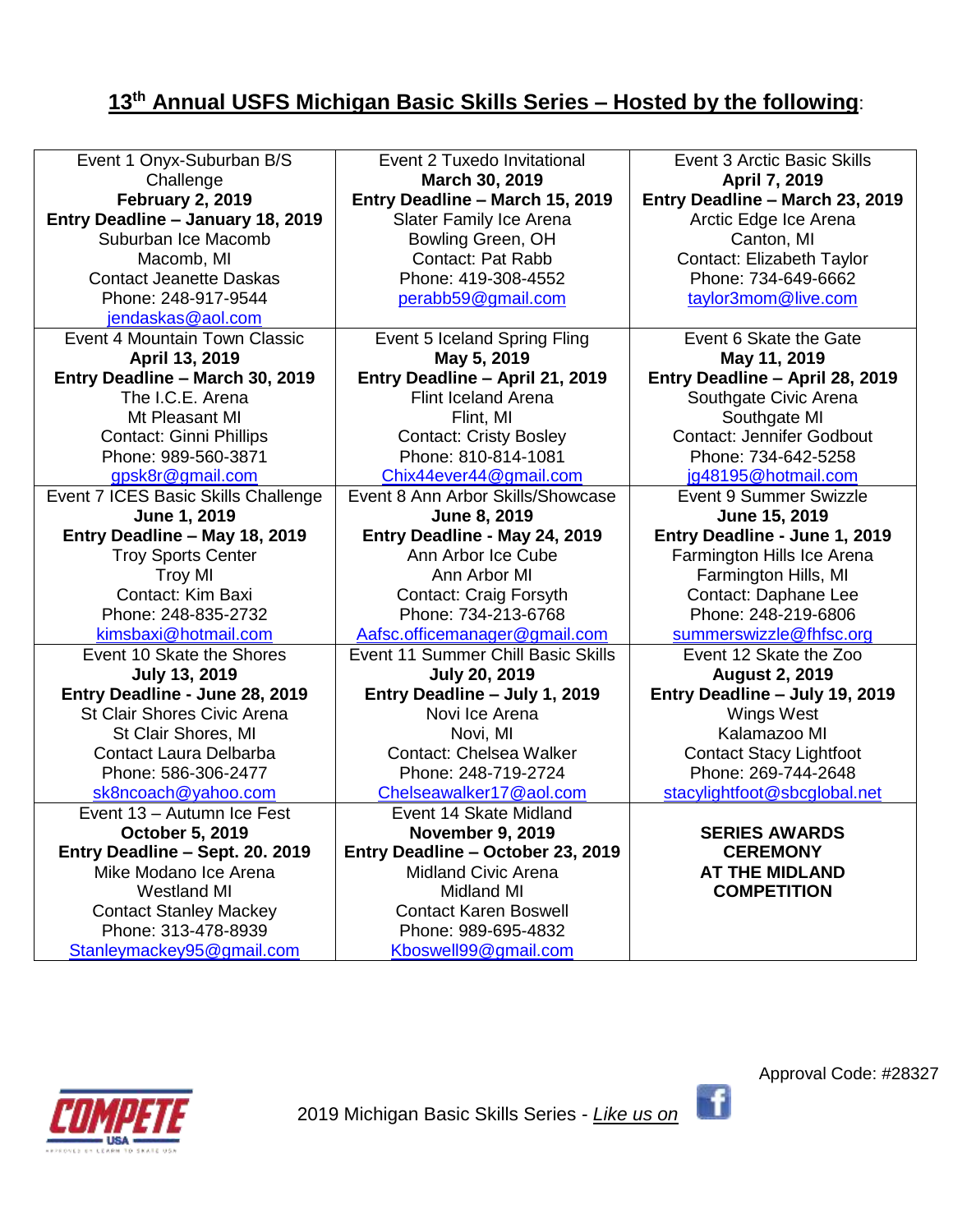

## **15th Annual Mountain Town Classic** – Basic Skills Competition **Mt Pleasant Figure Skating Club** I.C.E. Arena  $\triangle$  5165 E Remus Rd  $\triangle$  Mt Pleasant MI 48858 989-817-2485 / [www.mtpleasantskatingclub.com](http://www.mtpleasantskatingclub.com/) **SATURDAY APRIL 13, 2019** Entry Deadline: March 30, 2019

The 15th Annual Mountain Town Classic, sponsored by the Mt Pleasant FSC will be held at the I.C.E. Arena on Saturday, April 13, 2019. The ice surface measures 200 x 85 feet. This is a United State Figure Skating approved Basic Skills Competition. The approvals will be posted on the official competition bulletin board. Questions regarding this competition should be direct to Ginni Phillips, [gpsk8r@gmail.com](mailto:gpsk8r@gmail.com) or 989-560-3871. Email communications are preferred.

**Mission Statement –** The purpose of this competition is to promote a fun, introductory, competitive experience for the beginning skater.

**Eligibility -** The Competition is open to ALL skaters who are current eligible [ER 100] members of either the Basic Skills Program and/or full members of US Figure Skating. To be eligible skater must have submitted a membership application or be a member in good standing. Members of other organizations are eligible to compete but must be registered with the host Basic Skills Program/Club or any other Basic Skills Program/Club. Eligibility will be based on skill level as of closing date of entries. All Snowplow Sam and Basic 1-6 skaters must skate at highest level passed or one level higher. NO official US Figure Skating tests may have been passed including MIF or individual dances. For the Pre-Free Skate, Excel, Well Balanced, and Adult levels eligibility will be based only upon highest free skate test level passed. Moves in the Field test level will not determine skater's competitive level. Skaters may skate at highest level passed OR one level higher, but not both levels in the same event during the same competition. Skaters may not compete at more than one level in the same type event at the same competition

**Rules** – The competition will be conducted under the rules set forth by the US Figure Skating Learn to Skate USA "Compete USA Competition Manual" program.

**Entry Fees** – The first event is \$50, the second event is \$20 and each additional event after that is \$10. All entries must be postmarked no later than **March 30, 2019**. Late entries will be accepted at the discretion of the organizers, and are subject to a possible \$15 late fee. Entry fees are per person, U.S. dollars.

### **Entry forms must be filled out LEGIBLY and completely and mailed with a check made payable to MPFSC to: Ginni Phillips 207 E High Street Mt Pleasant MI 48858**

There will be a \$35 fee for returned checks.

**Awards – All competitors will receive a medal.** All events are final rounds. ALL awards will be made at appropriate times throughout the competition. A podium will be available for group and individual photos.

**Registration** – The registration table will be open 1 hour before the competition begins. Skaters will not be allowed to compete until they have registered. *Please register at least one hour before your competition time.* 

**Schedule of Events** - Schedule will be posted on the Internet at the Figure Skater's Website – [www.sk8stuff.com](http://www.sk8stuff.com/)

**Music** - The music for all free skating programs with music will be supplied by skater should be provided on CD. The CD is to be turned into registration. Competitors must have a spare CD at rink side to be used in case of technical difficulties.

**Practice Ice** – Practice ice will be available in 20 minutes sessions. Details will be provided either online or via email prior to the competition date. Sign-in and pay \$8 at the door.



2019 Michigan Basic Skills Series - *Like us on*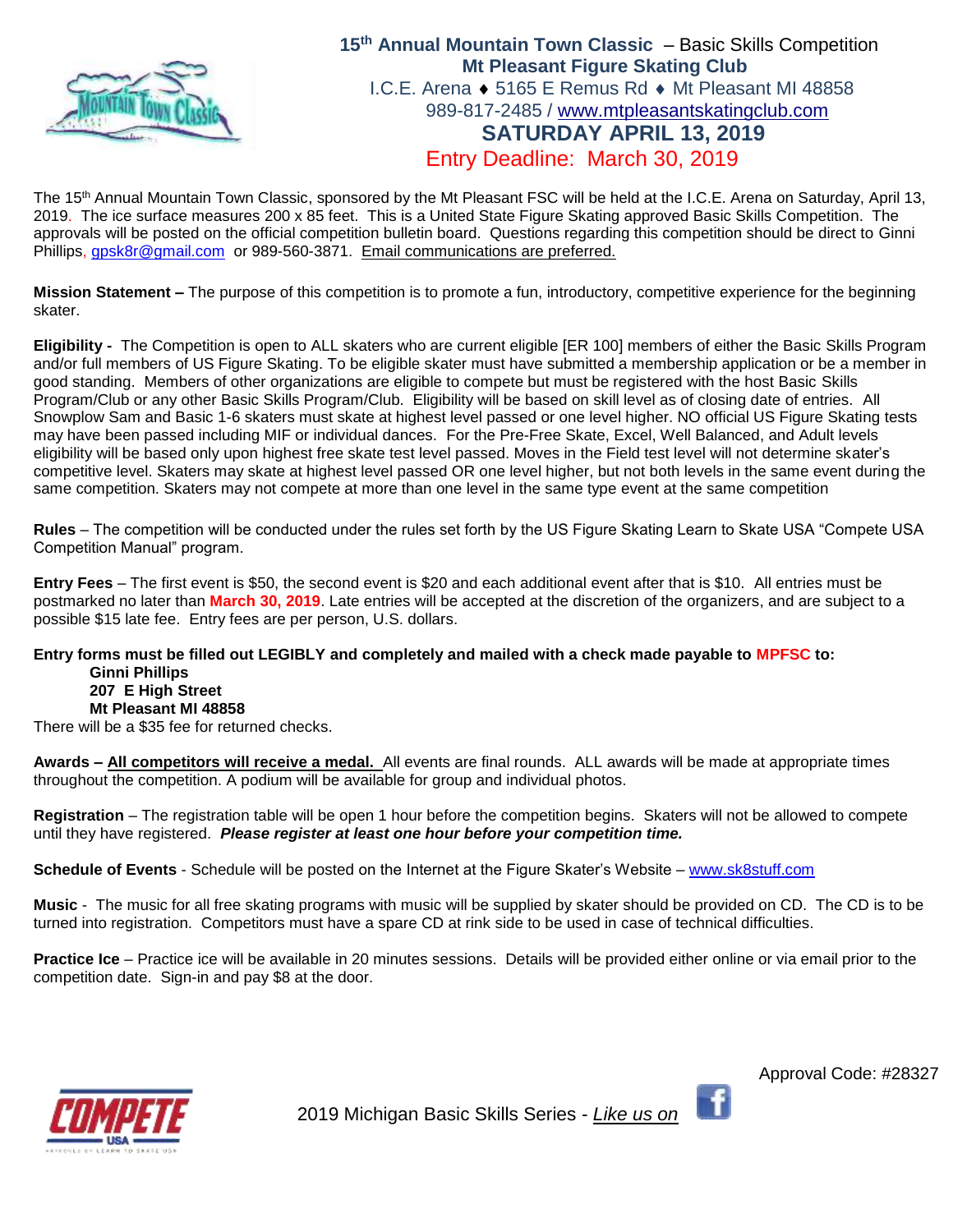# *Events listed on this page are eligible for Michigan Basic Skills Series Points*

# **SNOWPLOW SAM – BASIC 6 ELEMENTS**

- Each skater will perform each element when directed by a judge/referee. Judge/referee directed example: all skaters perform first element before moving on to the next and so on, or each skater performs all of the required elements before moving on to the next skater.
- To be skated on 1/3 to 1/2 ice (determined by the LOC)
- No music
- Divide Snowplow Sam skaters by level (1-4), if registrations warrant

| Level    | Skating rules/standards                                                                          |  |  |
|----------|--------------------------------------------------------------------------------------------------|--|--|
|          | March followed by a two-foot glide and dip                                                       |  |  |
| Snowplow | Forward two-foot swizzles, 2-3 in a row<br>$\bullet$                                             |  |  |
| Sam      | Forward snowplow stop<br>$\bullet$                                                               |  |  |
|          | Backward wiggles, 2-6 in a row<br>$\bullet$                                                      |  |  |
|          | Forward two-foot glide and dip<br>$\bullet$                                                      |  |  |
| Basic 1  | Forward two-foot swizzles, 6-8 in a row<br>$\bullet$                                             |  |  |
|          | Beginning snowplow stop on two-feet or one-foot<br>$\bullet$                                     |  |  |
|          | Backward wiggles, 6-8 in a row<br>$\bullet$                                                      |  |  |
|          | Forward one-foot glide (no variations), either foot<br>$\bullet$                                 |  |  |
| Basic 2  | Scooter pushes, right and left foot, 2-3 each foot<br>$\bullet$                                  |  |  |
|          | Moving snowplow stop<br>$\bullet$                                                                |  |  |
|          | Two-foot turn in place, forward to backward<br>$\bullet$                                         |  |  |
|          | Backward two-foot swizzles, 6-8 in a row<br>$\bullet$                                            |  |  |
|          | Beginning forward stroking showing correct use of blade<br>$\bullet$                             |  |  |
| Basic 3  | Forward 1/2 swizzle pumps on a circle, either clockwise or counterclockwise, 4-6<br>$\bullet$    |  |  |
|          | consecutive                                                                                      |  |  |
|          | Forward slalom<br>$\bullet$                                                                      |  |  |
|          | Moving forward to backward two-foot turn on a circle<br>$\bullet$                                |  |  |
|          | Beginning backward one-foot glide, either foot<br>$\bullet$                                      |  |  |
|          | Forward outside edge on a circle, clockwise or counterclockwise<br>$\bullet$                     |  |  |
| Basic 4  | Forward crossovers, 4-6 consecutive, clockwise and counterclockwise<br>$\bullet$                 |  |  |
|          | Backward 1/2 swizzle pumps on a circle, either clockwise or counterclockwise, 4-6<br>$\bullet$   |  |  |
|          | consecutive                                                                                      |  |  |
|          | Backward one-foot glides (no variations), right and left<br>$\bullet$                            |  |  |
|          | Beginning two-foot spin, maximum 4 revolutions<br>$\bullet$                                      |  |  |
|          | Backward outside edge on a circle, clockwise or counterclockwise<br>$\bullet$                    |  |  |
| Basic 5  | Backward crossovers, 4-6 consecutive, clockwise and counterclockwise<br>$\bullet$                |  |  |
|          | Forward outside three-turn, right and left<br>$\bullet$                                          |  |  |
|          | Advanced two-foot spin, minimum 4 revolutions<br>$\bullet$                                       |  |  |
|          | Hockey stop<br>$\bullet$                                                                         |  |  |
| Basic 6  | Forward inside three-turn, right and left<br>$\bullet$                                           |  |  |
|          | <b>Bunny Hop</b><br>$\bullet$                                                                    |  |  |
|          | Basic forward spiral on a straight line (no variations), right or left<br>$\bullet$              |  |  |
|          | Beginning one-foot spin, maximum 3 revolutions, optional free leg held position and<br>$\bullet$ |  |  |
|          | entry                                                                                            |  |  |
|          | T-stop, right or left<br>$\bullet$                                                               |  |  |

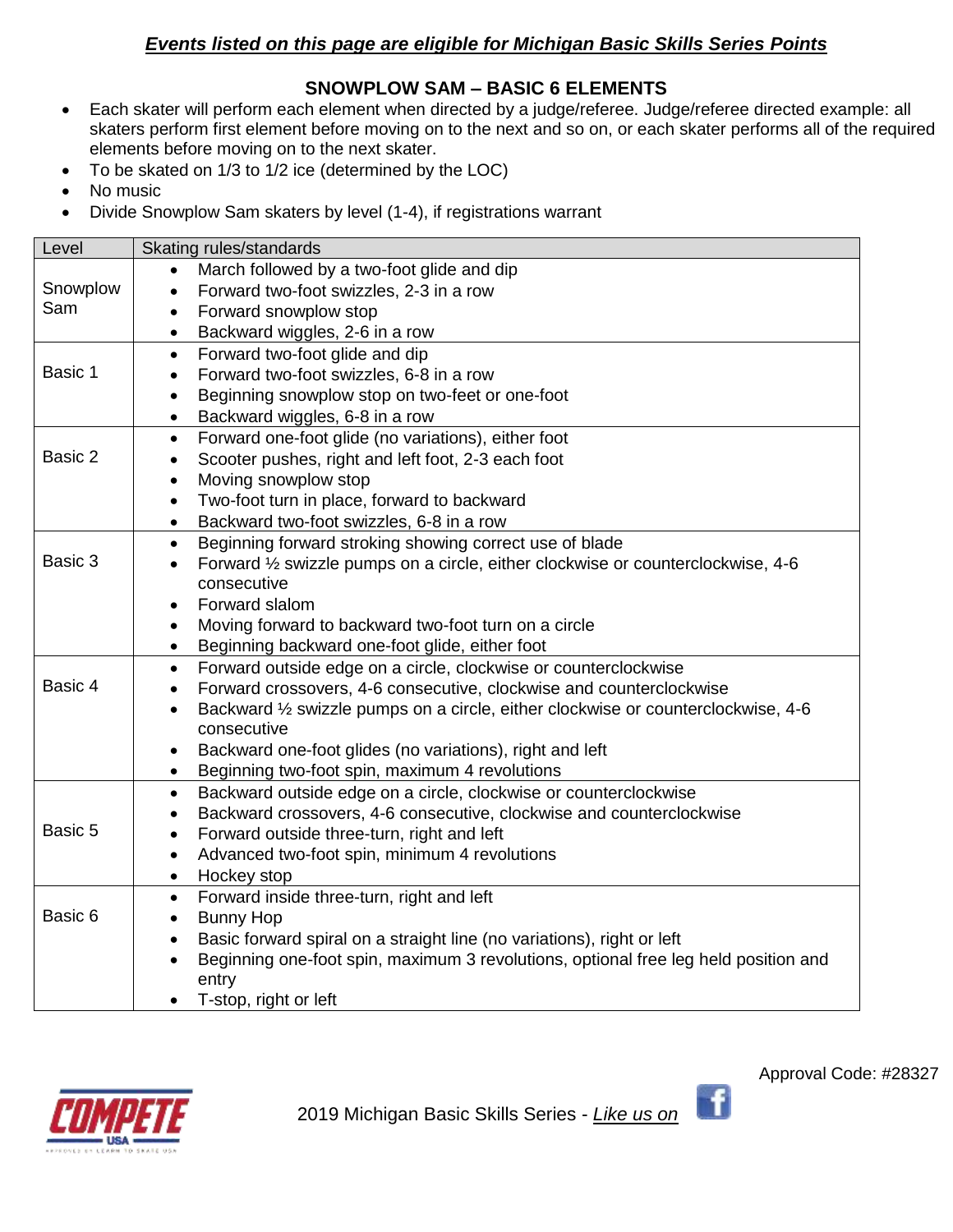# *Events listed on this page are eligible for Michigan Basic Skills Series Points*

# **SNOWPLOW SAM – BASIC 6 PROGRAM WITH MUSIC**

Format: The skating order of the required elements is optional. The elements are not restricted as to the number of times the element is executed or length of glides, number of revolutions, etc., unless otherwise specified.

- To be skated on full ice with music.
- The skater may use elements from a previous level.
- A 0.2 deduction will be taken for each element performed from a higher level. Bonus skills from the same level or below are allowed but will not be judged elements.
- Divide Snowplow Sam skaters by level (1-4), if registrations warrant

| Level    | <b>Time</b> | Skating rules/standards                                                                                        |  |
|----------|-------------|----------------------------------------------------------------------------------------------------------------|--|
|          |             | March followed by a two-foot glide and dip                                                                     |  |
| Snowplow | 1:10        | Forward two-foot swizzles, 2-3 in a row                                                                        |  |
| Sam      | max.        | Forward snowplow stop<br>$\bullet$                                                                             |  |
|          |             | Backward wiggles, 2-6 in a row                                                                                 |  |
|          |             | Forward two-foot glide and dip<br>$\bullet$                                                                    |  |
| Basic 1  | 1:10        | Forward two-foot swizzles, 6-8 in a row<br>$\bullet$                                                           |  |
|          | max.        | Beginning snowplow stop on two-feet or one-foot<br>$\bullet$                                                   |  |
|          |             | Backward wiggles, 6-8 in a row<br>$\bullet$                                                                    |  |
|          |             | Forward one-foot glide (no variations), either foot<br>$\bullet$                                               |  |
| Basic 2  | 1:10        | Scooter pushes, right and left foot, 2-3 each foot<br>$\bullet$                                                |  |
|          | max.        | Moving snowplow stop<br>$\bullet$                                                                              |  |
|          |             | Two-foot turn in place, forward to backward<br>$\bullet$                                                       |  |
|          |             | Backward two-foot swizzles, 6-8 in a row<br>$\bullet$                                                          |  |
|          |             | Beginning forward stroking showing correct use of blade<br>$\bullet$                                           |  |
| Basic 3  | 1:10        | Forward $\frac{1}{2}$ swizzle pumps on a circle, either clockwise or counterclockwise, 4-6<br>$\bullet$        |  |
|          | max.        | consecutive                                                                                                    |  |
|          |             | Forward slalom<br>$\bullet$                                                                                    |  |
|          |             | Moving forward to backward two-foot turn on a circle<br>$\bullet$                                              |  |
|          |             | Beginning backward one-foot glide, either foot<br>$\bullet$                                                    |  |
|          |             | Forward outside edge on a circle, clockwise or counterclockwise<br>$\bullet$                                   |  |
| Basic 4  | 1:10        | Forward crossovers, 4-6 consecutive, clockwise and counterclockwise<br>$\bullet$                               |  |
|          | max.        | Backward 1/2 swizzle pumps on a circle, either clockwise or counterclockwise, 4-<br>$\bullet$<br>6 consecutive |  |
|          |             | Backward one-foot glides (no variations), right and left<br>$\bullet$                                          |  |
|          |             | Beginning two-foot spin, maximum 4 revolutions                                                                 |  |
|          |             | Backward outside edge on a circle, clockwise or counterclockwise<br>$\bullet$                                  |  |
|          |             | Backward crossovers, 4-6 consecutive, clockwise and counterclockwise<br>$\bullet$                              |  |
| Basic 5  | 1:10        | Forward outside three-turn, right and left<br>$\bullet$                                                        |  |
|          | max.        | Advanced two-foot spin, minimum 4 revolutions<br>$\bullet$                                                     |  |
|          |             | Hockey stop<br>$\bullet$                                                                                       |  |
|          |             | Forward inside three-turn, right and left<br>$\bullet$                                                         |  |
| Basic 6  | 1:10        | <b>Bunny Hop</b><br>$\bullet$                                                                                  |  |
|          | max.        | Basic forward spiral on a straight line (no variations), right or left<br>$\bullet$                            |  |
|          |             | Beginning one-foot spin, maximum 3 revolutions, optional entry and free leg<br>$\bullet$                       |  |
|          |             | position                                                                                                       |  |
|          |             | T-stop, right or left                                                                                          |  |



2019 Michigan Basic Skills Series - *Like us on* 

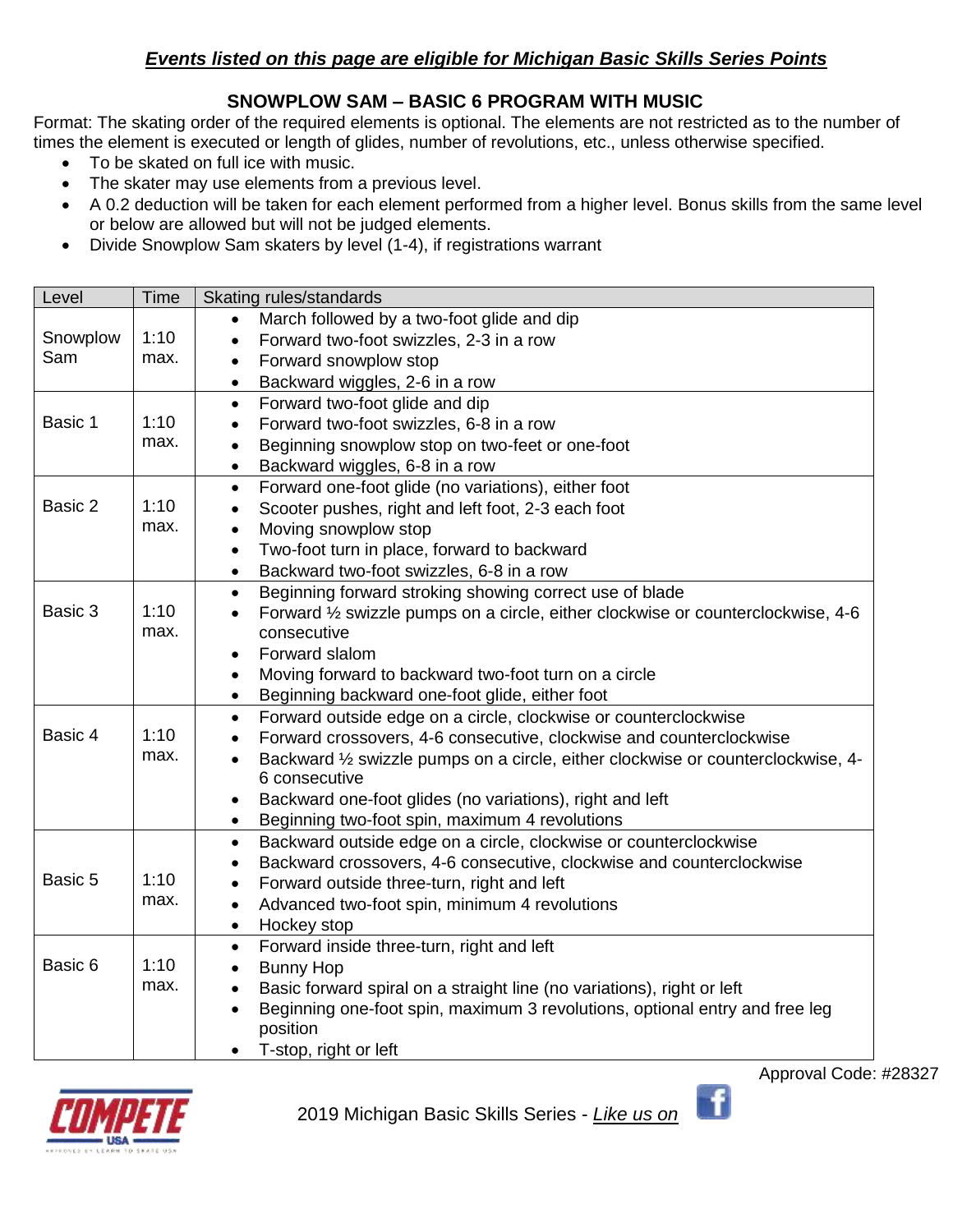# **PRE-FREE SKATE COMPULSORY**

Format: In simple program form, using a limited number of connecting steps, the skating order of the required elements is optional.

- To be skated on  $\frac{1}{2}$  ice.
- No music
- The skater must demonstrate the required elements listed
- **Bonus skills from the same level or below are allowed but will not be judged elements.**
- A 0.2 deduction will be taken for each element performed from a higher level.
- Time: 1:15 maximum

| Level                    | Time         | Skating rules/standards                                                                                                                                                                                                                                                                                                                                       |
|--------------------------|--------------|---------------------------------------------------------------------------------------------------------------------------------------------------------------------------------------------------------------------------------------------------------------------------------------------------------------------------------------------------------------|
|                          |              | Forward inside open Mohawk from a standstill position (R to L<br>$\bullet$<br>and $L$ to $R$ )                                                                                                                                                                                                                                                                |
| Pre-Free<br><b>Skate</b> | 1:15<br>max. | Two forward crossovers into a forward inside Mohawk, step<br>$\bullet$<br>down and cross behind, step into one backward crossover<br>and step to a forward inside edge, clockwise and<br>counterclockwise<br>Basic one-foot upright spin, optional entry and free-foot<br>$\bullet$<br>position - minimum 3 revolutions<br>Mazurka<br>$\bullet$<br>Waltz jump |

# **PRE-FREE SKATE PROGRAM WITH MUSIC**

Format: The skating order of the required elements is optional. The elements are not restricted as to the number of times an element is executed, length of glides, number of revolutions, etc., unless otherwise stated. Connecting steps and transitions should be demonstrated throughout the program.

- To be skated on full ice.
- The skater must demonstrate the required elements and may use but is not required to use any additional elements from previous levels.
- **Bonus skills from the same level or below are allowed but will not be judged elements.**
- A 0.2 deduction will be taken for each element performed from a higher level.
- $\bullet$  Time 1:40 max.

| Level                    | Time         | Skating rules/standards                                                                                                                                                                                                                                                                                                                                                                                                                      |
|--------------------------|--------------|----------------------------------------------------------------------------------------------------------------------------------------------------------------------------------------------------------------------------------------------------------------------------------------------------------------------------------------------------------------------------------------------------------------------------------------------|
| Pre-Free<br><b>Skate</b> | 1:40<br>max. | Two forward crossovers into a forward inside Mohawk, step<br>$\bullet$<br>down and cross behind, step into one backward crossover<br>and step to a forward inside edge, clockwise and<br>counterclockwise<br>Basic one-foot upright spin, optional entry and free-foot<br>$\bullet$<br>position- minimum 3 revolutions<br>Mazurka<br>$\bullet$<br>Waltz jump<br>$\bullet$<br>NOT ALLOWED - Waltz jump, side toe hop, waltz jump<br>$\bullet$ |



Ŧ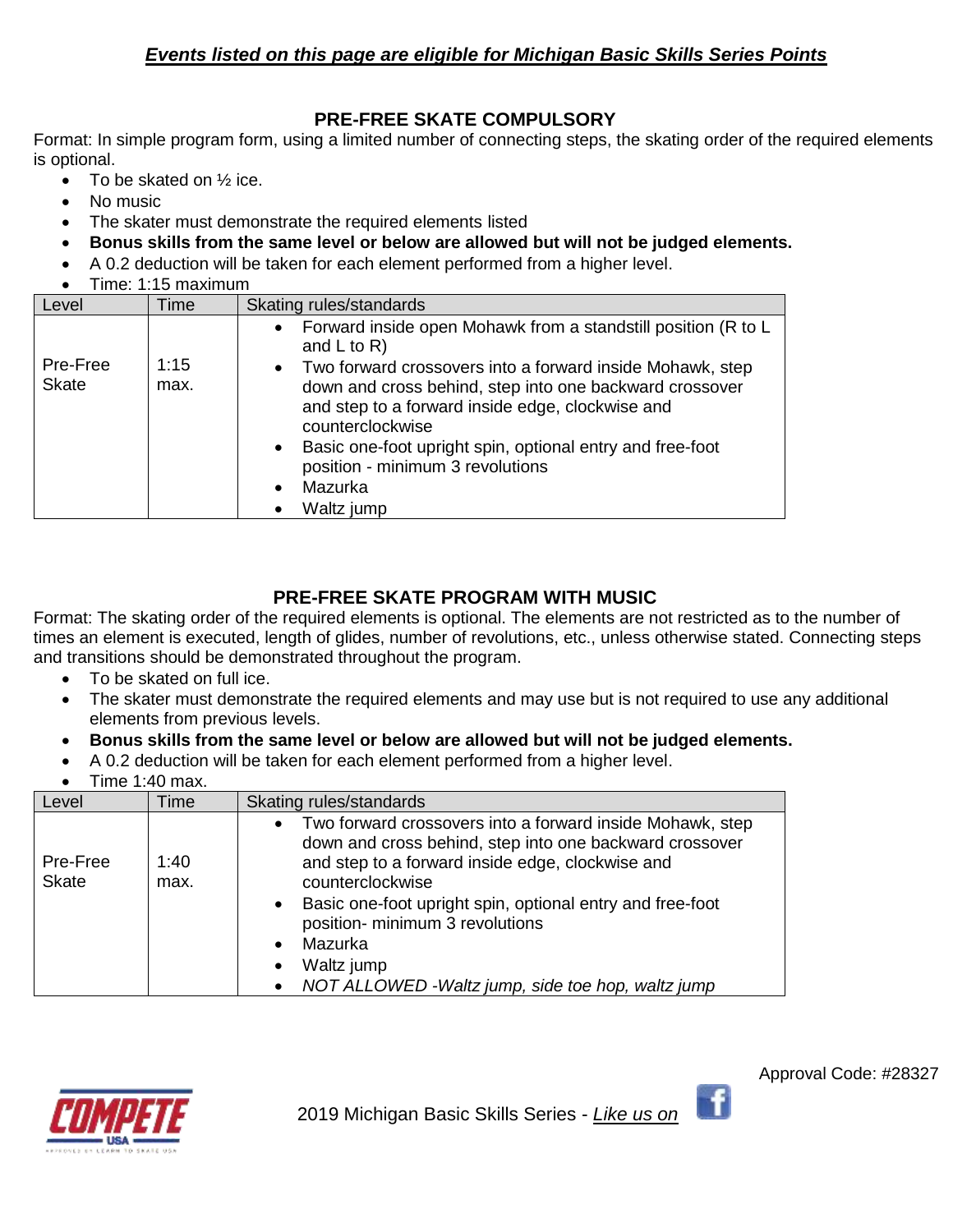# **EXCEL COMPULSORY**

Format: In simple program form, using a limited number of connecting steps, the skating order of the required elements is optional.

- To be skated on  $\frac{1}{2}$  ice.
- No music
- The skater must demonstrate the required elements listed
- A 0.2 deduction will be taken for each element performed from a higher level.
- Time: 1:15 maximum
	- *Skaters may have the option to skate one level higher in compulsories than free skate program.*

|                                                                                                                        | <b>Excel Beginner/High Beginner Compulsory Events are eligible for</b><br><b>Michigan Basic Skills Series Points</b> |                                                                                                                                                                 |  |
|------------------------------------------------------------------------------------------------------------------------|----------------------------------------------------------------------------------------------------------------------|-----------------------------------------------------------------------------------------------------------------------------------------------------------------|--|
| Level                                                                                                                  | Time                                                                                                                 | Skating rules/standards                                                                                                                                         |  |
| <b>Excel</b><br><b>Beginner</b>                                                                                        | 1:15<br>max.                                                                                                         | Toe loop jump<br>Salchow jump<br>One-foot upright spin - minimum 3 revolutions<br>Choreographic step sequence<br>$\bullet$                                      |  |
| Excel High<br><b>Beginner</b>                                                                                          | 1:15<br>max.                                                                                                         | Loop jump<br>$\bullet$<br>Salchow/toe loop combination<br>Sit spin - minimum 3 revolutions<br>Choreographic step sequence                                       |  |
| Excel Pre-Preliminary/Preliminary Compulsory Events are NOT eligible for<br><b>Michigan Basic Skills Series Points</b> |                                                                                                                      |                                                                                                                                                                 |  |
| Level                                                                                                                  | Time                                                                                                                 | Skating rules/standards                                                                                                                                         |  |
| <b>Excel Pre-</b><br>Preliminary                                                                                       | 1:15<br>max.                                                                                                         | Flip jump<br>$\bullet$<br>Loop/loop jump combination<br>Upright spin with change of foot – minimum 3 revolutions on<br>each foot<br>Choreographic step sequence |  |
| Excel<br>Preliminary                                                                                                   | 1:15<br>max.                                                                                                         | Lutz jump<br>$\bullet$<br>Flip/loop jump combination<br>Camel, sit combination spin – minimum 6 revolutions total<br>Choreographic step sequence                |  |



Approval Code: #28327

-fi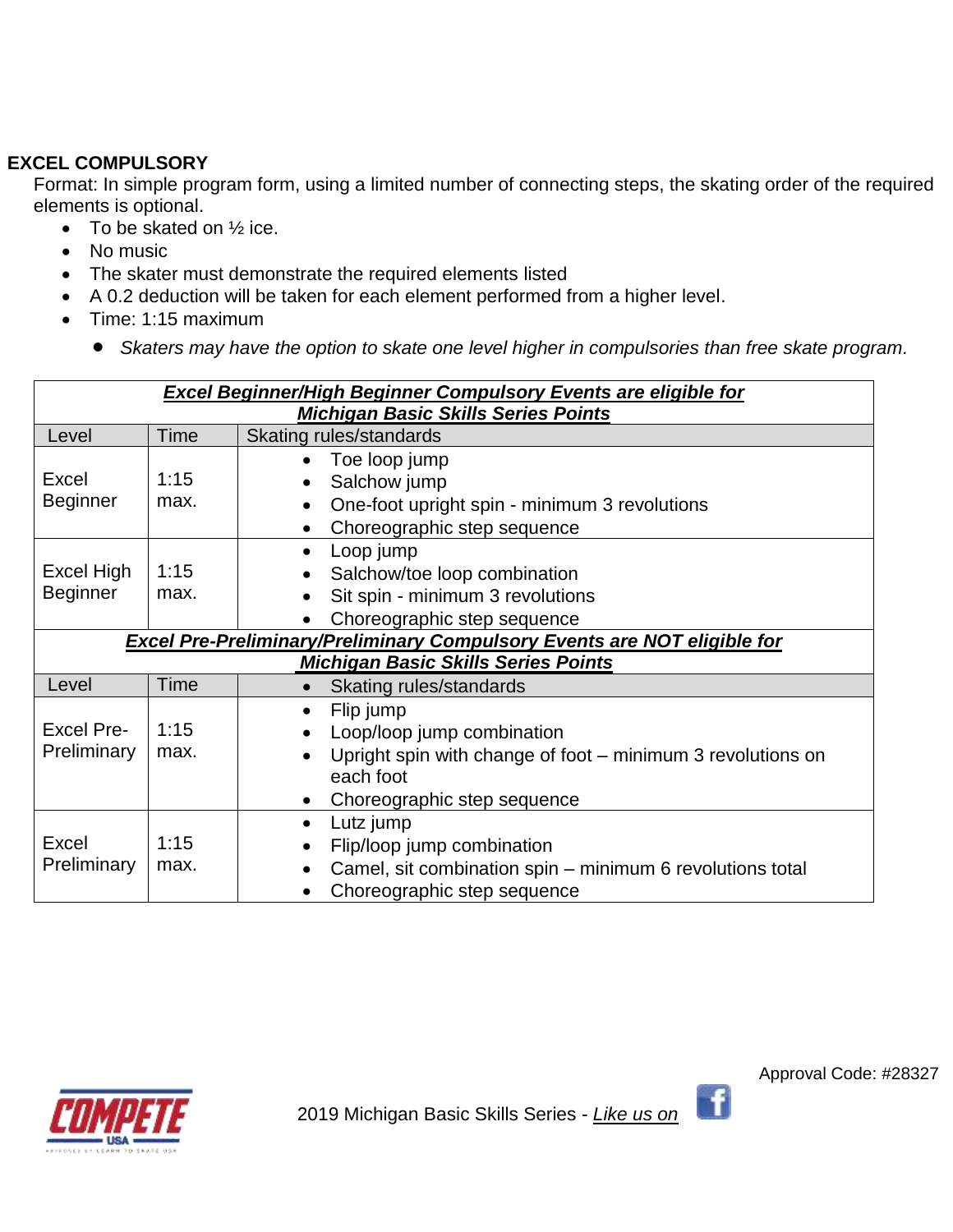# **EXCEL FREE SKATE**

General event parameters:

- Skaters may not enter both a Well-Balanced Free Skate event and an Excel Free Skate event at the same competition.
- Skaters will skate to the music of their choice.
- Level will be determined by the highest Free Skate test passed. Skaters may compete at the highest level they have passed, or skate up one level higher.

|                                                                                                                                                            | <b>Excel Beginner and Excel High Beginner Free Skate are eligible for</b><br><b>Michigan Basic Skills Series Points</b>                                                                                                                                                                                                                                               |                                                                                                                                                                                                                                                                                                                          |                                                                                                                                                                                                                                                                                                   |
|------------------------------------------------------------------------------------------------------------------------------------------------------------|-----------------------------------------------------------------------------------------------------------------------------------------------------------------------------------------------------------------------------------------------------------------------------------------------------------------------------------------------------------------------|--------------------------------------------------------------------------------------------------------------------------------------------------------------------------------------------------------------------------------------------------------------------------------------------------------------------------|---------------------------------------------------------------------------------------------------------------------------------------------------------------------------------------------------------------------------------------------------------------------------------------------------|
| <b>Excel Beginner</b><br><b>Free Skate</b><br>1:40 Max.<br>Must not have passed<br>higher than Learn to<br>Skate USA Free Skate<br>$\overline{2}$          | Maximum 4 jump elements:<br>Jumps with no more than one-half<br>$\bullet$<br>rotation (front to back or back to<br>front)<br>Single rotation jumps: Salchow,<br>$\bullet$<br>toe loop only<br>Half Loops are not allowed.<br>$\bullet$<br>Maximum 2 jump combinations or<br>$\bullet$<br>sequences<br>Maximum 2 of any same jump<br>$\bullet$                         | <b>Maximum 2 spins:</b><br>Two upright<br>$\bullet$<br>spins<br>No change of<br>$\bullet$<br>foot<br>No flying entry<br>$\bullet$<br>Minimum 3<br>$\bullet$<br>revolutions                                                                                                                                               | <b>Maximum 1 Sequence:</b><br>Choreographic Step<br>Sequence* (ChSt)<br>Must use one-half of<br>the ice surface<br>Moves in the field and<br>$\bullet$<br>spiral sequences are<br>allowed but will not be<br>counted as elements<br>Jumps may be<br>$\bullet$<br>included in the step<br>sequence |
| <b>Excel High</b><br><b>Beginner Free</b><br><b>Skate</b><br>1:40 Max.<br>Must not have passed<br>higher than Learn to<br><b>Skate USA Free Skate</b><br>4 | <b>Maximum 5 jump elements:</b><br>Jumps with no more than one-half<br>$\bullet$<br>rotation (front to back or back to<br>front)<br>Single rotation jumps: toe loop,<br>$\bullet$<br>Salchow, half-loop, loop<br>Flip, Lutz, & Axel NOT permitted<br>$\bullet$<br>Maximum 2 jump combinations or<br>$\bullet$<br>sequences<br>Maximum 2 of any same jump<br>$\bullet$ | <b>Maximum 2 spins:</b><br>Both spins must<br>$\bullet$<br>be in a single<br>position<br>No flying entry<br>$\bullet$<br>Permitted<br>$\bullet$<br>forward spins:<br>upright, sit,<br>camel<br>Permitted back<br>spins: upright<br>Minimum 3<br>$\bullet$<br>revolutions<br>Spins must be of<br>a different<br>character | <b>Maximum 1 Sequence:</b><br>Choreographic Step<br>Sequence* (ChSt)<br>Must use one-half of<br>the ice surface<br>Moves in the field and<br>$\bullet$<br>spiral sequences are<br>allowed but will not be<br>counted as elements<br>Jumps may be<br>$\bullet$<br>included in the step<br>sequence |

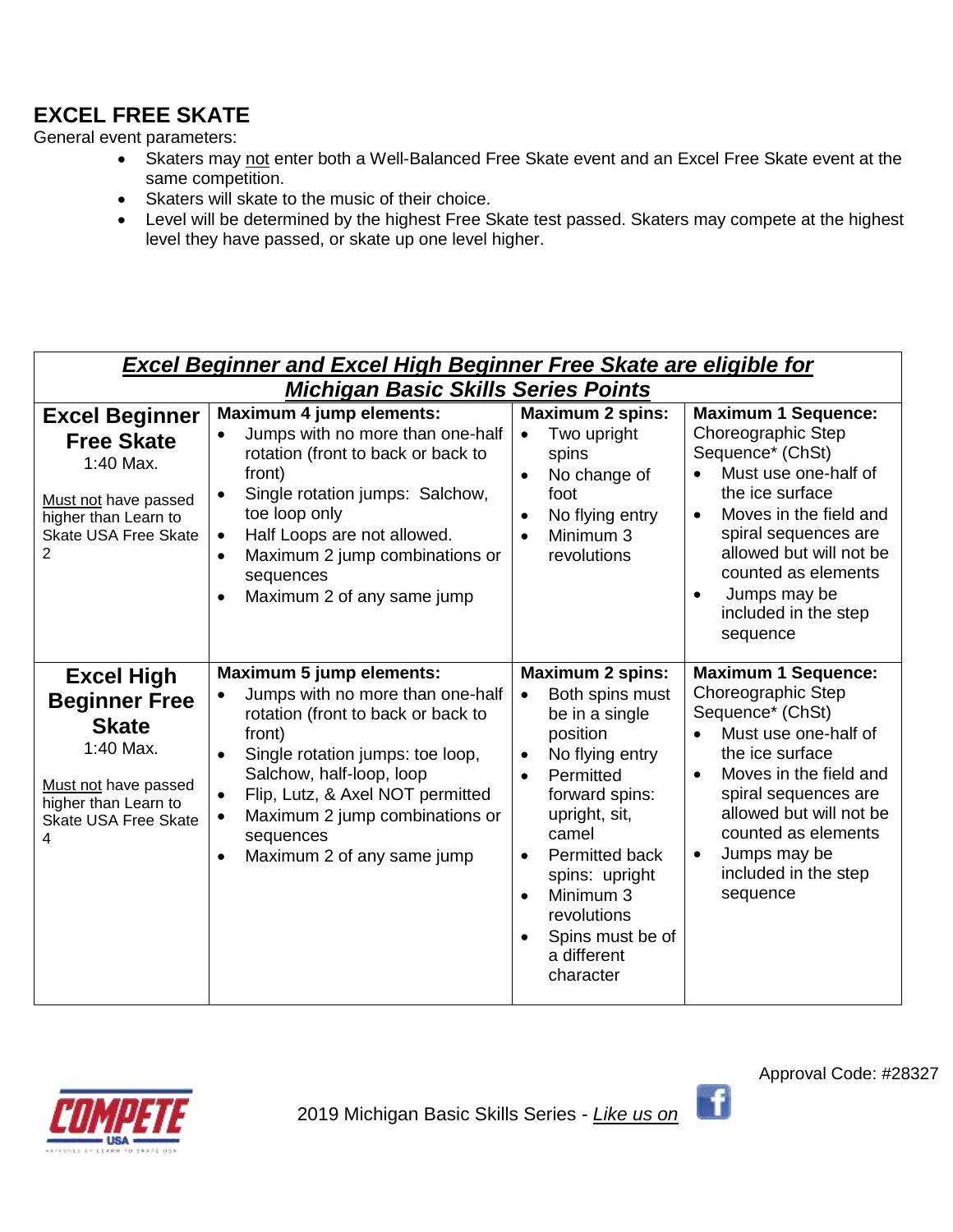| <b>Excel Pre-Preliminary, Excel Preliminary and Excel Preliminary Plus Free</b>                                                                                                                                                             |                                                                                                                                                                                                                                                                                                                                                                                                                                                                                                                                                                                                                                                                                                                                                                                                                                          |                                                                                                                                                                                                                                                                                           |                                                                                                                                                                                                                                                                                                                         |
|---------------------------------------------------------------------------------------------------------------------------------------------------------------------------------------------------------------------------------------------|------------------------------------------------------------------------------------------------------------------------------------------------------------------------------------------------------------------------------------------------------------------------------------------------------------------------------------------------------------------------------------------------------------------------------------------------------------------------------------------------------------------------------------------------------------------------------------------------------------------------------------------------------------------------------------------------------------------------------------------------------------------------------------------------------------------------------------------|-------------------------------------------------------------------------------------------------------------------------------------------------------------------------------------------------------------------------------------------------------------------------------------------|-------------------------------------------------------------------------------------------------------------------------------------------------------------------------------------------------------------------------------------------------------------------------------------------------------------------------|
| <b>Skate are NOT eligible for Michigan Basic Skills Series Points</b>                                                                                                                                                                       |                                                                                                                                                                                                                                                                                                                                                                                                                                                                                                                                                                                                                                                                                                                                                                                                                                          |                                                                                                                                                                                                                                                                                           |                                                                                                                                                                                                                                                                                                                         |
| <b>Excel Pre-</b><br><b>Preliminary</b><br>1:40 Max.<br>Must not have passed<br>higher than U.S. Figure<br><b>Skating Pre- preliminary</b><br>free skate test<br>*means required element<br>Full U.S. Figure Skating<br>membership required | Maximum 5 jump elements:<br>All single jumps allowed, except for<br>$\bullet$<br>the Axel<br>No single Axels, double, or higher<br>$\bullet$<br>jumps allowed<br>Number of single jumps (except single<br>$\bullet$<br>Axel) is not limited provided the<br>maximum number of jump elements<br>allowed is not exceeded<br>Maximum 2 jump combinations or<br>$\bullet$<br>jump sequences<br>Jump combinations limited to 2 jumps.<br>$\bullet$<br>One 3-jump combination is allowed<br>Jump sequences are limited to a<br>$\bullet$<br>maximum of 3 single jumps                                                                                                                                                                                                                                                                          | <b>Maximum 2 spins:</b><br>One spin must<br>$\bullet$<br>be in a single<br>position*<br>One spin may<br>$\bullet$<br>change feet<br>and/or position<br>No flying entry<br>$\bullet$<br>Minimum 3<br>$\bullet$<br>revolutions<br>Spins must be<br>$\bullet$<br>of a different<br>character | <b>Maximum 1</b><br>Sequence:<br>Choreographic Step<br>Sequence* (ChSt)<br>Must use one-half<br>$\bullet$<br>of the ice surface<br>Moves in the field<br>$\bullet$<br>and spiral<br>sequences are<br>allowed but will not<br>be counted as<br>elements<br>Jumps may be<br>$\bullet$<br>included in the<br>step sequence |
| <b>Excel Preliminary</b><br>$1:30 +/- 10$ sec.<br>Must not have passed<br>higher than U.S. Figure<br><b>Skating Preliminary free</b><br>skate test<br>*means required element<br>Full U.S. Figure Skating<br>membership required            | Maximum 5 jump elements:<br>All single jumps allowed, except for<br>$\bullet$<br>the Axel<br>No single Axels, double, or higher<br>$\bullet$<br>jumps allowed<br>Number of single jumps (except single<br>$\bullet$<br>Axel) is not limited provided the<br>maximum number of jump elements<br>allowed is not exceeded<br>Maximum 2 jump combinations or<br>$\bullet$<br>jump sequences<br>Jump combinations limited to 2 jumps.<br>$\bullet$<br>One 3-jump combination is allowed<br>Jump sequences are limited to a<br>$\bullet$<br>maximum of 3 single jumps                                                                                                                                                                                                                                                                          | <b>Maximum 2 spins:</b><br>One spin must<br>$\bullet$<br>be in a single<br>position*<br>One spin may<br>$\bullet$<br>change feet<br>and/or position<br>No flying entry<br>$\bullet$<br>Minimum 3<br>$\bullet$<br>revolutions<br>$\bullet$<br>Spins must be<br>of a different<br>character | <b>Maximum 1</b><br>Sequence:<br>Choreographic Step<br>Sequence* (ChSt)<br>Must use one-half<br>$\bullet$<br>of the ice surface<br>Moves in the field<br>$\bullet$<br>and spiral<br>sequences are<br>allowed but will not<br>be counted as<br>elements<br>Jumps may be<br>$\bullet$<br>included in the<br>step sequence |
| <b>Excel Preliminary</b><br><b>Plus</b><br>$1:30 +/- 10$ sec.<br>Must not have passed higher<br>than U.S. Figure Skating<br>preliminary free skate test<br>*means required element<br>Full U.S. Figure Skating<br>membership required       | Maximum 5 jump elements:<br>All single jumps allowed, including single<br>$\bullet$<br>Axel<br>No double, or higher jumps allowed<br>$\bullet$<br>Single Axel may be repeated once (but not<br>$\bullet$<br>more) as a solo jump or part of a jump<br>sequence or jump combination (maximum<br>2 single Axels)<br>$\bullet$<br>Number of remaining single jumps is not<br>limited provided the maximum number of<br>jump elements allowed is not exceeded<br>Maximum 2 jump combinations or jump<br>$\bullet$<br>sequences<br>All single jumps, including the single Axel<br>$\bullet$<br>are allowed as part of a jump combination<br>or sequence (no double jumps)<br>Jump combinations limited to 2 jumps. One<br>$\bullet$<br>3-jump combination is allowed<br>Jump sequences limited to a maximum of 3<br>$\bullet$<br>single jumps | Maximum 2 spins:<br>One spin must be<br>$\bullet$<br>in a single<br>position*<br>One spin may<br>$\bullet$<br>change feet<br>and/or position<br>No flying entry<br>$\bullet$<br>Minimum 3<br>$\bullet$<br>revolutions<br>Spins must be of<br>$\bullet$<br>a different<br>character        | <b>Maximum 1 Sequence:</b><br>Choreographic Step<br>Sequence* (ChSt)<br>Must use one-half of<br>$\bullet$<br>the ice surface<br>$\bullet$<br>Moves in the field<br>and spiral<br>sequences are<br>allowed but will not<br>be counted as<br>elements<br>Jumps may be<br>$\bullet$<br>included in the step<br>sequence    |



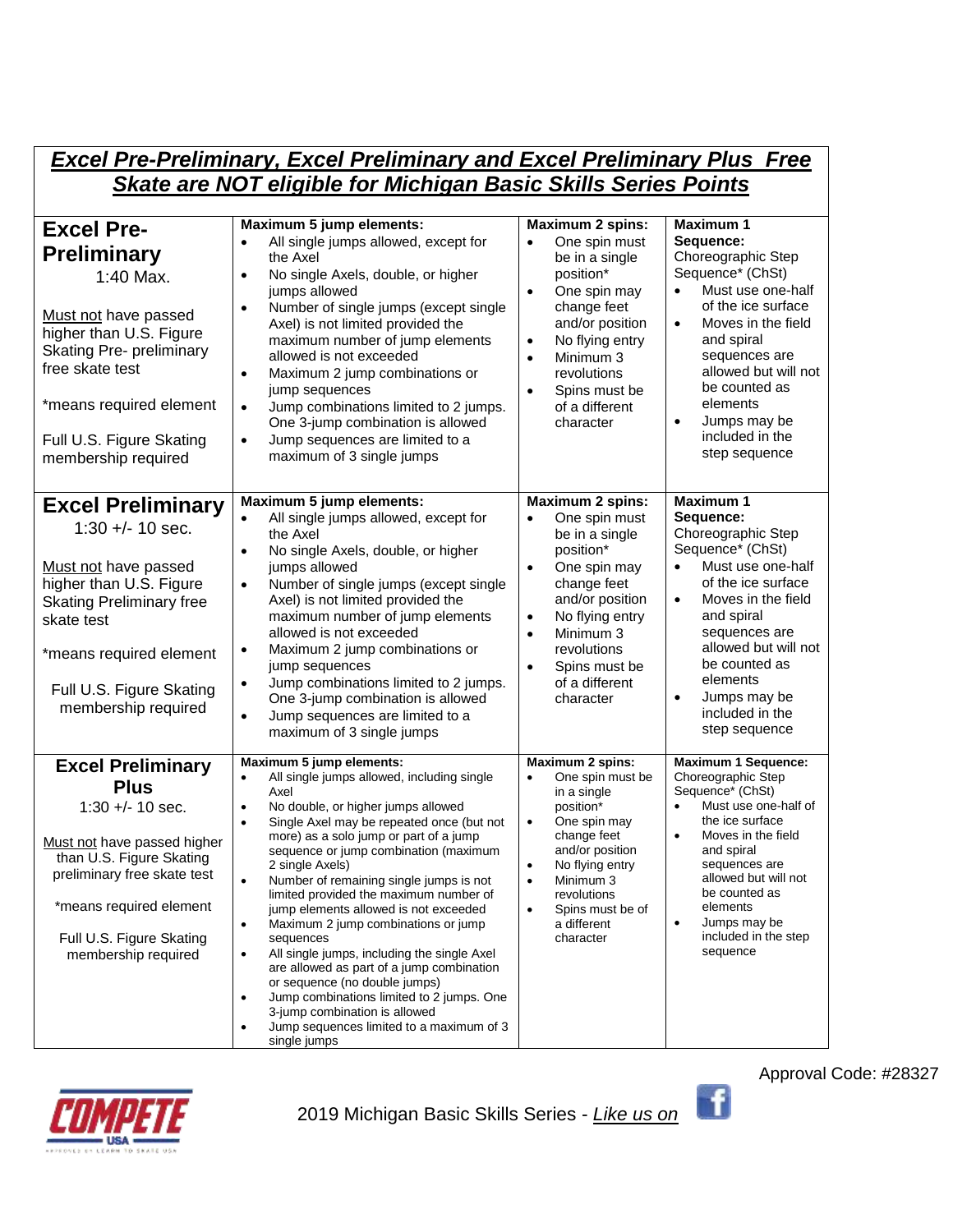# *EVENTS LISTED ON THIS PAGE ARE NOT ELIGIBLE FOR MICHIGAN BASIC SKILLS SERIES POINTS*

# **WELL BALANCED FREE SKATE PROGRAM**

General event parameters:

- Skaters may not enter both a Well Balanced Free Skate event and an Excel Free Skate event at the same competition.
- Skaters will skate to the music of their choice.
- Level will be determined by the highest free skate test passed. Skaters may compete at the highest level they have passed, or skate up one level higher.

| Level                                    | Jumps                                                                                                                                                                                                                                                                                                                                                                                                                                                                                                                                                                                                                                                                                                                                                                                                                                                                                                                                                               | Spins<br><b>Step Sequences</b>                                                                                                                                                                                                                                       |                                                                                                                                                                                                                                                                                             |
|------------------------------------------|---------------------------------------------------------------------------------------------------------------------------------------------------------------------------------------------------------------------------------------------------------------------------------------------------------------------------------------------------------------------------------------------------------------------------------------------------------------------------------------------------------------------------------------------------------------------------------------------------------------------------------------------------------------------------------------------------------------------------------------------------------------------------------------------------------------------------------------------------------------------------------------------------------------------------------------------------------------------|----------------------------------------------------------------------------------------------------------------------------------------------------------------------------------------------------------------------------------------------------------------------|---------------------------------------------------------------------------------------------------------------------------------------------------------------------------------------------------------------------------------------------------------------------------------------------|
|                                          | <b>Max 5 Jump Elements</b>                                                                                                                                                                                                                                                                                                                                                                                                                                                                                                                                                                                                                                                                                                                                                                                                                                                                                                                                          | <b>Max 2 Spins</b>                                                                                                                                                                                                                                                   | <b>Max 1 Sequence</b>                                                                                                                                                                                                                                                                       |
| No-Test<br>Time:<br>$1:40$ Max           | All single jumps allowed except for the single Axel<br>No single Axels, double, triple or quadruple<br>$\circ$<br>jumps allowed<br>Number of single jumps (except single Axels)<br>$\circ$<br>is not limited provided the maximum number<br>of jump elements allowed is not exceeded<br>Max 2 jump combinations or jump sequences<br>$\bullet$<br>Jump combinations limited to 2 jumps except<br>$\circ$<br>that one 3-jump combination with a maximum<br>of 3 single jumps is allowed<br>Jump sequences limited to a maximum of 3 single<br>jumps                                                                                                                                                                                                                                                                                                                                                                                                                  | Spins may change feet<br>$\bullet$<br>and/or position<br>Spins may start with a<br>$\bullet$<br>flying entry<br>Min 3 revs.<br>$\bullet$<br>These spins must be of a<br>different character<br>(For definition see U.S.<br>Figure Skating rule 4103<br>(E))          | <b>Step Sequence</b><br>$\bullet$<br>Must use one-half the<br>$\circ$<br>ice surface<br>Moves in the field and<br>$\circ$<br>spiral sequences are<br>allowed but will not be<br>counted as elements<br>Jumps may be<br>$\circ$<br>included in the step<br>sequence                          |
|                                          | <b>Max 5 Jump Elements</b>                                                                                                                                                                                                                                                                                                                                                                                                                                                                                                                                                                                                                                                                                                                                                                                                                                                                                                                                          | <b>Max 2 Spins</b>                                                                                                                                                                                                                                                   | <b>Max 1 Sequence</b>                                                                                                                                                                                                                                                                       |
| Pre-<br>Preliminary<br>Time:<br>1:40 Max | All single jumps, including the single Axel, allowed<br>o No double, triple or quadruple jumps allowed<br>o Axel may be repeated once as a solo jump or<br>part of a jump sequence or jump combination<br>(maximum of 2 single Axels)<br>o Number of single jumps is not limited provided<br>the maximum number of jump elements<br>allowed is not exceeded<br>Max 2 jump combinations or jump sequences<br>$\bullet$<br>o Jump combinations limited to 2 jumps except<br>that one 3-jump combination with a maximum<br>of 3 single jumps is allowed<br>Jump sequences limited to a maximum of 3<br>$\bullet$                                                                                                                                                                                                                                                                                                                                                       | Spins may change feet<br>and/or position<br>Spins may start with a<br>$\bullet$<br>flying entry<br>Min 3 revs.<br>$\bullet$<br>These spins must be of a<br>different character<br>(For definition see U.S.<br>Figure Skating rule 4103<br>(E)                        | <b>Step Sequence</b><br>$\bullet$<br>o Must use one-half the<br>ice surface<br>Moves in the field and<br>$\circ$<br>spiral sequences are<br>allowed but will not be<br>counted as elements<br>Jumps may be<br>$\circ$<br>included in the step<br>sequence                                   |
|                                          | single jumps                                                                                                                                                                                                                                                                                                                                                                                                                                                                                                                                                                                                                                                                                                                                                                                                                                                                                                                                                        |                                                                                                                                                                                                                                                                      |                                                                                                                                                                                                                                                                                             |
| Preliminary<br>Time:<br>1:40 Max         | <b>Max 5 Jump Elements</b><br>1 must be an Axel-type jump or a waltz jump*<br>All single jumps, including the single Axel,<br>allowed. Only 2 different double jumps may be<br>attempted (limited to double Salchow, double toe<br>loop and double loop)<br>Double flip, double Lutz, double Axel, triple<br>$\circ$<br>and quadruple jumps not allowed<br>An Axel plus up to two different, allowable<br>$\circ$<br>double jumps may be repeated once (but not<br>more) as solo jumps or part of a jump<br>sequence or jump combination<br>Number of single jumps is not limited provided<br>$\circ$<br>the maximum number of jump elements<br>allowed is not exceeded<br>Max 2 jump combinations or sequences<br>$\bullet$<br>Jump combinations limited to 2 jumps except<br>$\circ$<br>that one three jump combination with a<br>maximum of 2 double jumps and 1 single<br>jump is allowed<br>Jump sequences limited to a maximum of 3<br>single or double jumps | <b>Max 2 Spins</b><br>Spins may change feet<br>and/or position<br>Spins may start with a<br>$\bullet$<br>flying entry<br>Min 3 revs.<br>$\bullet$<br>These spins must be of a<br>different character<br>(For definition see U.S.<br>Figure Skating rule 4103<br>(E)) | <b>Max 1 Sequence</b><br><b>Step Sequence</b><br>$\bullet$<br>Must use one-half the<br>$\circ$<br>ice surface<br>Moves in the field and<br>$\circ$<br>spiral sequences are<br>allowed but will not be<br>counted as elements<br>Jumps may be<br>$\circ$<br>included in the step<br>sequence |



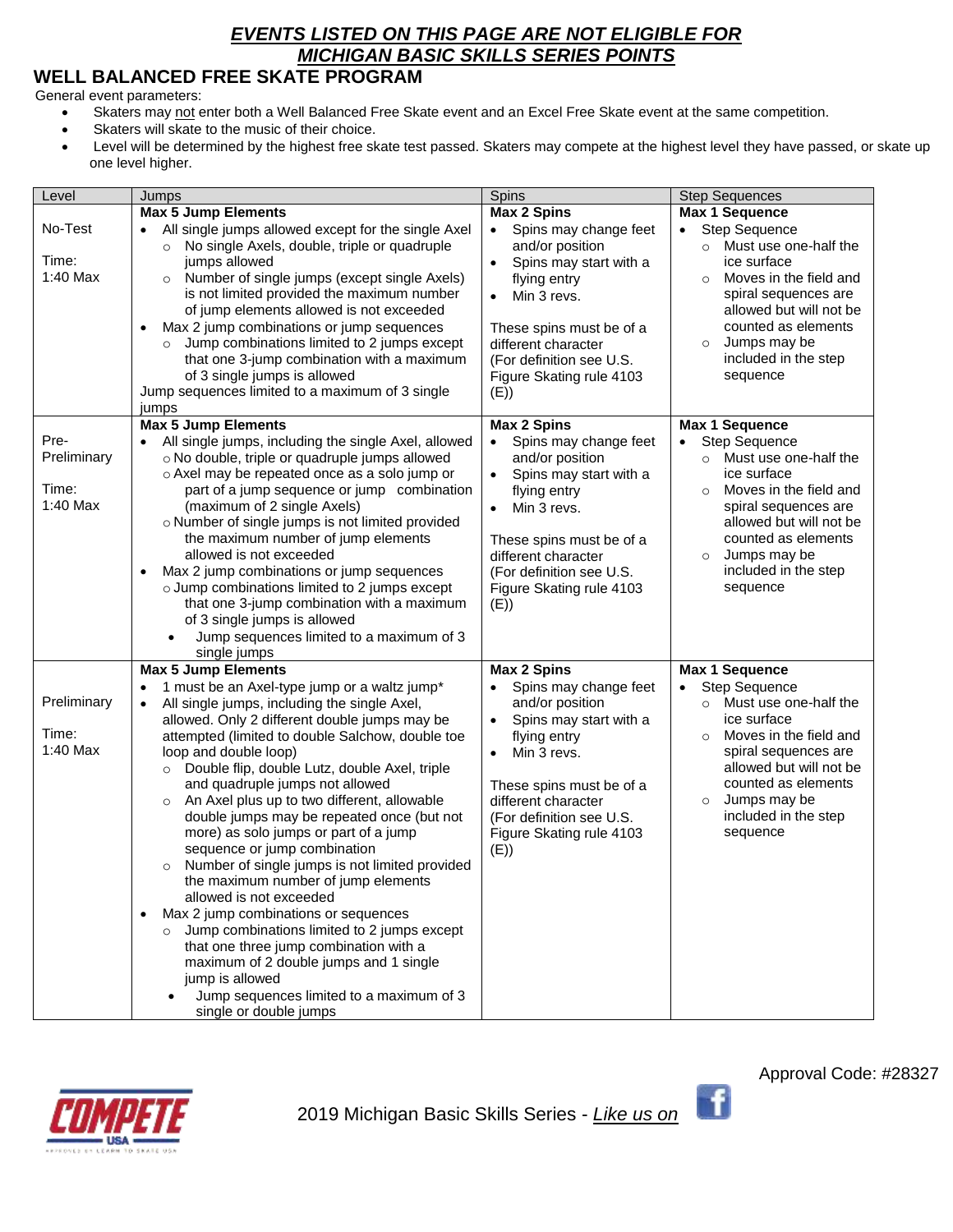## *EVENTS LISTED ON THIS PAGE ARE NOT ELIGIBLE FOR MICHIGAN BASIC SKILLS SERIES POINTS*

## **ADULT 1-6, BEGINNER-BRONZE COMPULSORY**

- The skating order of the elements is optional. Element may only be attempted once.
- To be skated in simple program format with limited connecting steps,  $\frac{1}{2}$  ice.
- A 0.2 deduction will be taken for each element MISSING, REPEATED or from a higher level

| <b>Forward Marching</b><br>Adult 1<br>Forward two-foot glide<br>$\bullet$<br>Time:<br>Forward swizzle (4-6 in a row)<br>1:30 Max.<br>Forward snowplow stop - two feet or one foot<br>$\bullet$<br>Forward skating across the width of the ice<br>$\bullet$<br>Adult 2<br>Forward one-foot glides<br>٠<br>Time:<br>Forward slalom<br>$\bullet$<br>1:30 Max.<br>Backward skating<br>$\bullet$<br>Backward swizzles, 4-6 in a row<br>٠<br>Forward stroking using the blade properly<br>$\bullet$<br>Adult 3.<br>Forward half-swizzle pumps on the circle, 6 to 8 in a row, clockwise and counterclockwise<br>$\bullet$<br>Time:<br>Forward chasses on a circle, clockwise and counterclockwise<br>٠<br>$1:30$ Max.<br>Backward skating to a long two-foot glide<br>$\bullet$<br>Backward snowplow stop, Right and Left<br>$\bullet$<br>Forward outside edge on a circle, right and left<br>$\bullet$<br>Adult 4<br>Forward inside edge on a circle, right and left<br>$\bullet$<br>Time:<br>Forward crossovers, clockwise and counterclockwise<br>1:30 Max.<br>Hockey stop, both directions<br>$\bullet$<br>Backward one-foot glides, right and left<br>$\bullet$<br>Backward outside edge and backward inside edge on a circle, right and left<br>$\bullet$<br>Adult 5<br>Backward crossovers, clockwise and counterclockwise<br>$\bullet$<br>Time:<br>Forward outside three-turn, right and left<br>$\bullet$<br>1:30 Max.<br>Beginning two-foot spin (min 2 revs)<br>$\bullet$<br>Forward stroking with crossover end patterns - utilizing only 1/2 sheet of ice surface<br>$\bullet$<br>Adult 6<br>Backward stroking with crossover end patterns – utilizing only $\frac{1}{2}$ sheet of ice surface<br>$\bullet$<br>Time:<br>Forward inside three-turn, right and left<br>1:30 Max.<br>T-stop<br>$\bullet$<br>Lunge<br>$\bullet$<br>Two-foot spin into one-foot spin (min 2 revs on 1 foot)<br>$\bullet$<br>Bunny hop<br>$\bullet$<br>Adult<br>Mazurka<br>$\bullet$<br>Beginner<br>Forward beginning one-foot spin from backward crossovers (min 2 revs)<br>$\bullet$<br>Time:<br>Forward moving inside open Mohawk (right and left) – heel to instep<br>$\bullet$<br>1:30 Max.<br>Alternating right and left forward outside and inside edges across the width of the ice (one outside edge, right and left, one inside<br>edge, right and left)<br>Waltz Jump<br>$\bullet$<br>Adult High<br>$1/2$ Flip<br>$\bullet$<br>Beginner<br>Forward upright spin - minimum 3 revolutions<br>$\bullet$<br>Time:<br>Backward outside three- turn, right and left<br>$\bullet$<br>1:30 Max.<br>Alternating right and left backward outside and inside edges across the width of the ice (one outside edge, right and left, one inside<br>$\bullet$<br>edge, right and left)<br>Toe loop jump<br>$\bullet$<br>Adult Pre-<br>Jump combination or sequence consisting of only 1/2 revolution jumps (half loop is considered a full revolution jump) – maximum of 2<br>Bronze<br>jumps in combination and 3 jumps in a sequence<br>Time:<br>Forward upright spin - minimum 3 revolutions<br>1:30 Max.<br>Two forward crossovers into a forward inside Mohawk, step down, cross behind, step into one backward crossover and step to a<br>$\bullet$<br>forward inside edge, clockwise and counterclockwise<br>Forward spiral (any edge)<br>$\bullet$<br>Salchow jump<br>$\bullet$<br>Adult<br>Waltz jump - toe loop combination jump<br>$\bullet$<br>Bronze<br>Backward Upright Spin - entry optional (Min. 3 revolutions)<br>٠<br>Time:<br>Backward inside three-turn, right and left | Level     | Elements                                                                   |  |
|---------------------------------------------------------------------------------------------------------------------------------------------------------------------------------------------------------------------------------------------------------------------------------------------------------------------------------------------------------------------------------------------------------------------------------------------------------------------------------------------------------------------------------------------------------------------------------------------------------------------------------------------------------------------------------------------------------------------------------------------------------------------------------------------------------------------------------------------------------------------------------------------------------------------------------------------------------------------------------------------------------------------------------------------------------------------------------------------------------------------------------------------------------------------------------------------------------------------------------------------------------------------------------------------------------------------------------------------------------------------------------------------------------------------------------------------------------------------------------------------------------------------------------------------------------------------------------------------------------------------------------------------------------------------------------------------------------------------------------------------------------------------------------------------------------------------------------------------------------------------------------------------------------------------------------------------------------------------------------------------------------------------------------------------------------------------------------------------------------------------------------------------------------------------------------------------------------------------------------------------------------------------------------------------------------------------------------------------------------------------------------------------------------------------------------------------------------------------------------------------------------------------------------------------------------------------------------------------------------------------------------------------------------------------------------------------------------------------------------------------------------------------------------------------------------------------------------------------------------------------------------------------------------------------------------------------------------------------------------------------------------------------------------------------------------------------------------------------------------------------------------------------------------------------------------------------------------------------------------------------------------------------------------------------------------------------------------------------------------------------------------------------------------------------------------------------------------------------------------------------------------------------------------------------------------------------------|-----------|----------------------------------------------------------------------------|--|
|                                                                                                                                                                                                                                                                                                                                                                                                                                                                                                                                                                                                                                                                                                                                                                                                                                                                                                                                                                                                                                                                                                                                                                                                                                                                                                                                                                                                                                                                                                                                                                                                                                                                                                                                                                                                                                                                                                                                                                                                                                                                                                                                                                                                                                                                                                                                                                                                                                                                                                                                                                                                                                                                                                                                                                                                                                                                                                                                                                                                                                                                                                                                                                                                                                                                                                                                                                                                                                                                                                                                                                           |           |                                                                            |  |
|                                                                                                                                                                                                                                                                                                                                                                                                                                                                                                                                                                                                                                                                                                                                                                                                                                                                                                                                                                                                                                                                                                                                                                                                                                                                                                                                                                                                                                                                                                                                                                                                                                                                                                                                                                                                                                                                                                                                                                                                                                                                                                                                                                                                                                                                                                                                                                                                                                                                                                                                                                                                                                                                                                                                                                                                                                                                                                                                                                                                                                                                                                                                                                                                                                                                                                                                                                                                                                                                                                                                                                           |           |                                                                            |  |
|                                                                                                                                                                                                                                                                                                                                                                                                                                                                                                                                                                                                                                                                                                                                                                                                                                                                                                                                                                                                                                                                                                                                                                                                                                                                                                                                                                                                                                                                                                                                                                                                                                                                                                                                                                                                                                                                                                                                                                                                                                                                                                                                                                                                                                                                                                                                                                                                                                                                                                                                                                                                                                                                                                                                                                                                                                                                                                                                                                                                                                                                                                                                                                                                                                                                                                                                                                                                                                                                                                                                                                           |           |                                                                            |  |
|                                                                                                                                                                                                                                                                                                                                                                                                                                                                                                                                                                                                                                                                                                                                                                                                                                                                                                                                                                                                                                                                                                                                                                                                                                                                                                                                                                                                                                                                                                                                                                                                                                                                                                                                                                                                                                                                                                                                                                                                                                                                                                                                                                                                                                                                                                                                                                                                                                                                                                                                                                                                                                                                                                                                                                                                                                                                                                                                                                                                                                                                                                                                                                                                                                                                                                                                                                                                                                                                                                                                                                           |           |                                                                            |  |
|                                                                                                                                                                                                                                                                                                                                                                                                                                                                                                                                                                                                                                                                                                                                                                                                                                                                                                                                                                                                                                                                                                                                                                                                                                                                                                                                                                                                                                                                                                                                                                                                                                                                                                                                                                                                                                                                                                                                                                                                                                                                                                                                                                                                                                                                                                                                                                                                                                                                                                                                                                                                                                                                                                                                                                                                                                                                                                                                                                                                                                                                                                                                                                                                                                                                                                                                                                                                                                                                                                                                                                           |           |                                                                            |  |
|                                                                                                                                                                                                                                                                                                                                                                                                                                                                                                                                                                                                                                                                                                                                                                                                                                                                                                                                                                                                                                                                                                                                                                                                                                                                                                                                                                                                                                                                                                                                                                                                                                                                                                                                                                                                                                                                                                                                                                                                                                                                                                                                                                                                                                                                                                                                                                                                                                                                                                                                                                                                                                                                                                                                                                                                                                                                                                                                                                                                                                                                                                                                                                                                                                                                                                                                                                                                                                                                                                                                                                           |           |                                                                            |  |
|                                                                                                                                                                                                                                                                                                                                                                                                                                                                                                                                                                                                                                                                                                                                                                                                                                                                                                                                                                                                                                                                                                                                                                                                                                                                                                                                                                                                                                                                                                                                                                                                                                                                                                                                                                                                                                                                                                                                                                                                                                                                                                                                                                                                                                                                                                                                                                                                                                                                                                                                                                                                                                                                                                                                                                                                                                                                                                                                                                                                                                                                                                                                                                                                                                                                                                                                                                                                                                                                                                                                                                           |           |                                                                            |  |
|                                                                                                                                                                                                                                                                                                                                                                                                                                                                                                                                                                                                                                                                                                                                                                                                                                                                                                                                                                                                                                                                                                                                                                                                                                                                                                                                                                                                                                                                                                                                                                                                                                                                                                                                                                                                                                                                                                                                                                                                                                                                                                                                                                                                                                                                                                                                                                                                                                                                                                                                                                                                                                                                                                                                                                                                                                                                                                                                                                                                                                                                                                                                                                                                                                                                                                                                                                                                                                                                                                                                                                           |           |                                                                            |  |
|                                                                                                                                                                                                                                                                                                                                                                                                                                                                                                                                                                                                                                                                                                                                                                                                                                                                                                                                                                                                                                                                                                                                                                                                                                                                                                                                                                                                                                                                                                                                                                                                                                                                                                                                                                                                                                                                                                                                                                                                                                                                                                                                                                                                                                                                                                                                                                                                                                                                                                                                                                                                                                                                                                                                                                                                                                                                                                                                                                                                                                                                                                                                                                                                                                                                                                                                                                                                                                                                                                                                                                           |           |                                                                            |  |
|                                                                                                                                                                                                                                                                                                                                                                                                                                                                                                                                                                                                                                                                                                                                                                                                                                                                                                                                                                                                                                                                                                                                                                                                                                                                                                                                                                                                                                                                                                                                                                                                                                                                                                                                                                                                                                                                                                                                                                                                                                                                                                                                                                                                                                                                                                                                                                                                                                                                                                                                                                                                                                                                                                                                                                                                                                                                                                                                                                                                                                                                                                                                                                                                                                                                                                                                                                                                                                                                                                                                                                           |           |                                                                            |  |
|                                                                                                                                                                                                                                                                                                                                                                                                                                                                                                                                                                                                                                                                                                                                                                                                                                                                                                                                                                                                                                                                                                                                                                                                                                                                                                                                                                                                                                                                                                                                                                                                                                                                                                                                                                                                                                                                                                                                                                                                                                                                                                                                                                                                                                                                                                                                                                                                                                                                                                                                                                                                                                                                                                                                                                                                                                                                                                                                                                                                                                                                                                                                                                                                                                                                                                                                                                                                                                                                                                                                                                           |           |                                                                            |  |
|                                                                                                                                                                                                                                                                                                                                                                                                                                                                                                                                                                                                                                                                                                                                                                                                                                                                                                                                                                                                                                                                                                                                                                                                                                                                                                                                                                                                                                                                                                                                                                                                                                                                                                                                                                                                                                                                                                                                                                                                                                                                                                                                                                                                                                                                                                                                                                                                                                                                                                                                                                                                                                                                                                                                                                                                                                                                                                                                                                                                                                                                                                                                                                                                                                                                                                                                                                                                                                                                                                                                                                           |           |                                                                            |  |
|                                                                                                                                                                                                                                                                                                                                                                                                                                                                                                                                                                                                                                                                                                                                                                                                                                                                                                                                                                                                                                                                                                                                                                                                                                                                                                                                                                                                                                                                                                                                                                                                                                                                                                                                                                                                                                                                                                                                                                                                                                                                                                                                                                                                                                                                                                                                                                                                                                                                                                                                                                                                                                                                                                                                                                                                                                                                                                                                                                                                                                                                                                                                                                                                                                                                                                                                                                                                                                                                                                                                                                           |           |                                                                            |  |
|                                                                                                                                                                                                                                                                                                                                                                                                                                                                                                                                                                                                                                                                                                                                                                                                                                                                                                                                                                                                                                                                                                                                                                                                                                                                                                                                                                                                                                                                                                                                                                                                                                                                                                                                                                                                                                                                                                                                                                                                                                                                                                                                                                                                                                                                                                                                                                                                                                                                                                                                                                                                                                                                                                                                                                                                                                                                                                                                                                                                                                                                                                                                                                                                                                                                                                                                                                                                                                                                                                                                                                           |           |                                                                            |  |
|                                                                                                                                                                                                                                                                                                                                                                                                                                                                                                                                                                                                                                                                                                                                                                                                                                                                                                                                                                                                                                                                                                                                                                                                                                                                                                                                                                                                                                                                                                                                                                                                                                                                                                                                                                                                                                                                                                                                                                                                                                                                                                                                                                                                                                                                                                                                                                                                                                                                                                                                                                                                                                                                                                                                                                                                                                                                                                                                                                                                                                                                                                                                                                                                                                                                                                                                                                                                                                                                                                                                                                           |           |                                                                            |  |
|                                                                                                                                                                                                                                                                                                                                                                                                                                                                                                                                                                                                                                                                                                                                                                                                                                                                                                                                                                                                                                                                                                                                                                                                                                                                                                                                                                                                                                                                                                                                                                                                                                                                                                                                                                                                                                                                                                                                                                                                                                                                                                                                                                                                                                                                                                                                                                                                                                                                                                                                                                                                                                                                                                                                                                                                                                                                                                                                                                                                                                                                                                                                                                                                                                                                                                                                                                                                                                                                                                                                                                           |           |                                                                            |  |
|                                                                                                                                                                                                                                                                                                                                                                                                                                                                                                                                                                                                                                                                                                                                                                                                                                                                                                                                                                                                                                                                                                                                                                                                                                                                                                                                                                                                                                                                                                                                                                                                                                                                                                                                                                                                                                                                                                                                                                                                                                                                                                                                                                                                                                                                                                                                                                                                                                                                                                                                                                                                                                                                                                                                                                                                                                                                                                                                                                                                                                                                                                                                                                                                                                                                                                                                                                                                                                                                                                                                                                           |           |                                                                            |  |
|                                                                                                                                                                                                                                                                                                                                                                                                                                                                                                                                                                                                                                                                                                                                                                                                                                                                                                                                                                                                                                                                                                                                                                                                                                                                                                                                                                                                                                                                                                                                                                                                                                                                                                                                                                                                                                                                                                                                                                                                                                                                                                                                                                                                                                                                                                                                                                                                                                                                                                                                                                                                                                                                                                                                                                                                                                                                                                                                                                                                                                                                                                                                                                                                                                                                                                                                                                                                                                                                                                                                                                           |           |                                                                            |  |
|                                                                                                                                                                                                                                                                                                                                                                                                                                                                                                                                                                                                                                                                                                                                                                                                                                                                                                                                                                                                                                                                                                                                                                                                                                                                                                                                                                                                                                                                                                                                                                                                                                                                                                                                                                                                                                                                                                                                                                                                                                                                                                                                                                                                                                                                                                                                                                                                                                                                                                                                                                                                                                                                                                                                                                                                                                                                                                                                                                                                                                                                                                                                                                                                                                                                                                                                                                                                                                                                                                                                                                           |           |                                                                            |  |
|                                                                                                                                                                                                                                                                                                                                                                                                                                                                                                                                                                                                                                                                                                                                                                                                                                                                                                                                                                                                                                                                                                                                                                                                                                                                                                                                                                                                                                                                                                                                                                                                                                                                                                                                                                                                                                                                                                                                                                                                                                                                                                                                                                                                                                                                                                                                                                                                                                                                                                                                                                                                                                                                                                                                                                                                                                                                                                                                                                                                                                                                                                                                                                                                                                                                                                                                                                                                                                                                                                                                                                           |           |                                                                            |  |
|                                                                                                                                                                                                                                                                                                                                                                                                                                                                                                                                                                                                                                                                                                                                                                                                                                                                                                                                                                                                                                                                                                                                                                                                                                                                                                                                                                                                                                                                                                                                                                                                                                                                                                                                                                                                                                                                                                                                                                                                                                                                                                                                                                                                                                                                                                                                                                                                                                                                                                                                                                                                                                                                                                                                                                                                                                                                                                                                                                                                                                                                                                                                                                                                                                                                                                                                                                                                                                                                                                                                                                           |           |                                                                            |  |
|                                                                                                                                                                                                                                                                                                                                                                                                                                                                                                                                                                                                                                                                                                                                                                                                                                                                                                                                                                                                                                                                                                                                                                                                                                                                                                                                                                                                                                                                                                                                                                                                                                                                                                                                                                                                                                                                                                                                                                                                                                                                                                                                                                                                                                                                                                                                                                                                                                                                                                                                                                                                                                                                                                                                                                                                                                                                                                                                                                                                                                                                                                                                                                                                                                                                                                                                                                                                                                                                                                                                                                           |           |                                                                            |  |
|                                                                                                                                                                                                                                                                                                                                                                                                                                                                                                                                                                                                                                                                                                                                                                                                                                                                                                                                                                                                                                                                                                                                                                                                                                                                                                                                                                                                                                                                                                                                                                                                                                                                                                                                                                                                                                                                                                                                                                                                                                                                                                                                                                                                                                                                                                                                                                                                                                                                                                                                                                                                                                                                                                                                                                                                                                                                                                                                                                                                                                                                                                                                                                                                                                                                                                                                                                                                                                                                                                                                                                           |           |                                                                            |  |
|                                                                                                                                                                                                                                                                                                                                                                                                                                                                                                                                                                                                                                                                                                                                                                                                                                                                                                                                                                                                                                                                                                                                                                                                                                                                                                                                                                                                                                                                                                                                                                                                                                                                                                                                                                                                                                                                                                                                                                                                                                                                                                                                                                                                                                                                                                                                                                                                                                                                                                                                                                                                                                                                                                                                                                                                                                                                                                                                                                                                                                                                                                                                                                                                                                                                                                                                                                                                                                                                                                                                                                           |           |                                                                            |  |
|                                                                                                                                                                                                                                                                                                                                                                                                                                                                                                                                                                                                                                                                                                                                                                                                                                                                                                                                                                                                                                                                                                                                                                                                                                                                                                                                                                                                                                                                                                                                                                                                                                                                                                                                                                                                                                                                                                                                                                                                                                                                                                                                                                                                                                                                                                                                                                                                                                                                                                                                                                                                                                                                                                                                                                                                                                                                                                                                                                                                                                                                                                                                                                                                                                                                                                                                                                                                                                                                                                                                                                           |           |                                                                            |  |
|                                                                                                                                                                                                                                                                                                                                                                                                                                                                                                                                                                                                                                                                                                                                                                                                                                                                                                                                                                                                                                                                                                                                                                                                                                                                                                                                                                                                                                                                                                                                                                                                                                                                                                                                                                                                                                                                                                                                                                                                                                                                                                                                                                                                                                                                                                                                                                                                                                                                                                                                                                                                                                                                                                                                                                                                                                                                                                                                                                                                                                                                                                                                                                                                                                                                                                                                                                                                                                                                                                                                                                           |           |                                                                            |  |
|                                                                                                                                                                                                                                                                                                                                                                                                                                                                                                                                                                                                                                                                                                                                                                                                                                                                                                                                                                                                                                                                                                                                                                                                                                                                                                                                                                                                                                                                                                                                                                                                                                                                                                                                                                                                                                                                                                                                                                                                                                                                                                                                                                                                                                                                                                                                                                                                                                                                                                                                                                                                                                                                                                                                                                                                                                                                                                                                                                                                                                                                                                                                                                                                                                                                                                                                                                                                                                                                                                                                                                           |           |                                                                            |  |
|                                                                                                                                                                                                                                                                                                                                                                                                                                                                                                                                                                                                                                                                                                                                                                                                                                                                                                                                                                                                                                                                                                                                                                                                                                                                                                                                                                                                                                                                                                                                                                                                                                                                                                                                                                                                                                                                                                                                                                                                                                                                                                                                                                                                                                                                                                                                                                                                                                                                                                                                                                                                                                                                                                                                                                                                                                                                                                                                                                                                                                                                                                                                                                                                                                                                                                                                                                                                                                                                                                                                                                           |           |                                                                            |  |
|                                                                                                                                                                                                                                                                                                                                                                                                                                                                                                                                                                                                                                                                                                                                                                                                                                                                                                                                                                                                                                                                                                                                                                                                                                                                                                                                                                                                                                                                                                                                                                                                                                                                                                                                                                                                                                                                                                                                                                                                                                                                                                                                                                                                                                                                                                                                                                                                                                                                                                                                                                                                                                                                                                                                                                                                                                                                                                                                                                                                                                                                                                                                                                                                                                                                                                                                                                                                                                                                                                                                                                           |           |                                                                            |  |
|                                                                                                                                                                                                                                                                                                                                                                                                                                                                                                                                                                                                                                                                                                                                                                                                                                                                                                                                                                                                                                                                                                                                                                                                                                                                                                                                                                                                                                                                                                                                                                                                                                                                                                                                                                                                                                                                                                                                                                                                                                                                                                                                                                                                                                                                                                                                                                                                                                                                                                                                                                                                                                                                                                                                                                                                                                                                                                                                                                                                                                                                                                                                                                                                                                                                                                                                                                                                                                                                                                                                                                           |           |                                                                            |  |
|                                                                                                                                                                                                                                                                                                                                                                                                                                                                                                                                                                                                                                                                                                                                                                                                                                                                                                                                                                                                                                                                                                                                                                                                                                                                                                                                                                                                                                                                                                                                                                                                                                                                                                                                                                                                                                                                                                                                                                                                                                                                                                                                                                                                                                                                                                                                                                                                                                                                                                                                                                                                                                                                                                                                                                                                                                                                                                                                                                                                                                                                                                                                                                                                                                                                                                                                                                                                                                                                                                                                                                           |           |                                                                            |  |
|                                                                                                                                                                                                                                                                                                                                                                                                                                                                                                                                                                                                                                                                                                                                                                                                                                                                                                                                                                                                                                                                                                                                                                                                                                                                                                                                                                                                                                                                                                                                                                                                                                                                                                                                                                                                                                                                                                                                                                                                                                                                                                                                                                                                                                                                                                                                                                                                                                                                                                                                                                                                                                                                                                                                                                                                                                                                                                                                                                                                                                                                                                                                                                                                                                                                                                                                                                                                                                                                                                                                                                           |           |                                                                            |  |
|                                                                                                                                                                                                                                                                                                                                                                                                                                                                                                                                                                                                                                                                                                                                                                                                                                                                                                                                                                                                                                                                                                                                                                                                                                                                                                                                                                                                                                                                                                                                                                                                                                                                                                                                                                                                                                                                                                                                                                                                                                                                                                                                                                                                                                                                                                                                                                                                                                                                                                                                                                                                                                                                                                                                                                                                                                                                                                                                                                                                                                                                                                                                                                                                                                                                                                                                                                                                                                                                                                                                                                           |           |                                                                            |  |
|                                                                                                                                                                                                                                                                                                                                                                                                                                                                                                                                                                                                                                                                                                                                                                                                                                                                                                                                                                                                                                                                                                                                                                                                                                                                                                                                                                                                                                                                                                                                                                                                                                                                                                                                                                                                                                                                                                                                                                                                                                                                                                                                                                                                                                                                                                                                                                                                                                                                                                                                                                                                                                                                                                                                                                                                                                                                                                                                                                                                                                                                                                                                                                                                                                                                                                                                                                                                                                                                                                                                                                           |           |                                                                            |  |
|                                                                                                                                                                                                                                                                                                                                                                                                                                                                                                                                                                                                                                                                                                                                                                                                                                                                                                                                                                                                                                                                                                                                                                                                                                                                                                                                                                                                                                                                                                                                                                                                                                                                                                                                                                                                                                                                                                                                                                                                                                                                                                                                                                                                                                                                                                                                                                                                                                                                                                                                                                                                                                                                                                                                                                                                                                                                                                                                                                                                                                                                                                                                                                                                                                                                                                                                                                                                                                                                                                                                                                           |           |                                                                            |  |
|                                                                                                                                                                                                                                                                                                                                                                                                                                                                                                                                                                                                                                                                                                                                                                                                                                                                                                                                                                                                                                                                                                                                                                                                                                                                                                                                                                                                                                                                                                                                                                                                                                                                                                                                                                                                                                                                                                                                                                                                                                                                                                                                                                                                                                                                                                                                                                                                                                                                                                                                                                                                                                                                                                                                                                                                                                                                                                                                                                                                                                                                                                                                                                                                                                                                                                                                                                                                                                                                                                                                                                           |           |                                                                            |  |
|                                                                                                                                                                                                                                                                                                                                                                                                                                                                                                                                                                                                                                                                                                                                                                                                                                                                                                                                                                                                                                                                                                                                                                                                                                                                                                                                                                                                                                                                                                                                                                                                                                                                                                                                                                                                                                                                                                                                                                                                                                                                                                                                                                                                                                                                                                                                                                                                                                                                                                                                                                                                                                                                                                                                                                                                                                                                                                                                                                                                                                                                                                                                                                                                                                                                                                                                                                                                                                                                                                                                                                           |           |                                                                            |  |
|                                                                                                                                                                                                                                                                                                                                                                                                                                                                                                                                                                                                                                                                                                                                                                                                                                                                                                                                                                                                                                                                                                                                                                                                                                                                                                                                                                                                                                                                                                                                                                                                                                                                                                                                                                                                                                                                                                                                                                                                                                                                                                                                                                                                                                                                                                                                                                                                                                                                                                                                                                                                                                                                                                                                                                                                                                                                                                                                                                                                                                                                                                                                                                                                                                                                                                                                                                                                                                                                                                                                                                           |           |                                                                            |  |
|                                                                                                                                                                                                                                                                                                                                                                                                                                                                                                                                                                                                                                                                                                                                                                                                                                                                                                                                                                                                                                                                                                                                                                                                                                                                                                                                                                                                                                                                                                                                                                                                                                                                                                                                                                                                                                                                                                                                                                                                                                                                                                                                                                                                                                                                                                                                                                                                                                                                                                                                                                                                                                                                                                                                                                                                                                                                                                                                                                                                                                                                                                                                                                                                                                                                                                                                                                                                                                                                                                                                                                           |           |                                                                            |  |
|                                                                                                                                                                                                                                                                                                                                                                                                                                                                                                                                                                                                                                                                                                                                                                                                                                                                                                                                                                                                                                                                                                                                                                                                                                                                                                                                                                                                                                                                                                                                                                                                                                                                                                                                                                                                                                                                                                                                                                                                                                                                                                                                                                                                                                                                                                                                                                                                                                                                                                                                                                                                                                                                                                                                                                                                                                                                                                                                                                                                                                                                                                                                                                                                                                                                                                                                                                                                                                                                                                                                                                           |           |                                                                            |  |
|                                                                                                                                                                                                                                                                                                                                                                                                                                                                                                                                                                                                                                                                                                                                                                                                                                                                                                                                                                                                                                                                                                                                                                                                                                                                                                                                                                                                                                                                                                                                                                                                                                                                                                                                                                                                                                                                                                                                                                                                                                                                                                                                                                                                                                                                                                                                                                                                                                                                                                                                                                                                                                                                                                                                                                                                                                                                                                                                                                                                                                                                                                                                                                                                                                                                                                                                                                                                                                                                                                                                                                           |           |                                                                            |  |
|                                                                                                                                                                                                                                                                                                                                                                                                                                                                                                                                                                                                                                                                                                                                                                                                                                                                                                                                                                                                                                                                                                                                                                                                                                                                                                                                                                                                                                                                                                                                                                                                                                                                                                                                                                                                                                                                                                                                                                                                                                                                                                                                                                                                                                                                                                                                                                                                                                                                                                                                                                                                                                                                                                                                                                                                                                                                                                                                                                                                                                                                                                                                                                                                                                                                                                                                                                                                                                                                                                                                                                           |           |                                                                            |  |
|                                                                                                                                                                                                                                                                                                                                                                                                                                                                                                                                                                                                                                                                                                                                                                                                                                                                                                                                                                                                                                                                                                                                                                                                                                                                                                                                                                                                                                                                                                                                                                                                                                                                                                                                                                                                                                                                                                                                                                                                                                                                                                                                                                                                                                                                                                                                                                                                                                                                                                                                                                                                                                                                                                                                                                                                                                                                                                                                                                                                                                                                                                                                                                                                                                                                                                                                                                                                                                                                                                                                                                           |           |                                                                            |  |
|                                                                                                                                                                                                                                                                                                                                                                                                                                                                                                                                                                                                                                                                                                                                                                                                                                                                                                                                                                                                                                                                                                                                                                                                                                                                                                                                                                                                                                                                                                                                                                                                                                                                                                                                                                                                                                                                                                                                                                                                                                                                                                                                                                                                                                                                                                                                                                                                                                                                                                                                                                                                                                                                                                                                                                                                                                                                                                                                                                                                                                                                                                                                                                                                                                                                                                                                                                                                                                                                                                                                                                           |           |                                                                            |  |
|                                                                                                                                                                                                                                                                                                                                                                                                                                                                                                                                                                                                                                                                                                                                                                                                                                                                                                                                                                                                                                                                                                                                                                                                                                                                                                                                                                                                                                                                                                                                                                                                                                                                                                                                                                                                                                                                                                                                                                                                                                                                                                                                                                                                                                                                                                                                                                                                                                                                                                                                                                                                                                                                                                                                                                                                                                                                                                                                                                                                                                                                                                                                                                                                                                                                                                                                                                                                                                                                                                                                                                           |           |                                                                            |  |
|                                                                                                                                                                                                                                                                                                                                                                                                                                                                                                                                                                                                                                                                                                                                                                                                                                                                                                                                                                                                                                                                                                                                                                                                                                                                                                                                                                                                                                                                                                                                                                                                                                                                                                                                                                                                                                                                                                                                                                                                                                                                                                                                                                                                                                                                                                                                                                                                                                                                                                                                                                                                                                                                                                                                                                                                                                                                                                                                                                                                                                                                                                                                                                                                                                                                                                                                                                                                                                                                                                                                                                           |           |                                                                            |  |
|                                                                                                                                                                                                                                                                                                                                                                                                                                                                                                                                                                                                                                                                                                                                                                                                                                                                                                                                                                                                                                                                                                                                                                                                                                                                                                                                                                                                                                                                                                                                                                                                                                                                                                                                                                                                                                                                                                                                                                                                                                                                                                                                                                                                                                                                                                                                                                                                                                                                                                                                                                                                                                                                                                                                                                                                                                                                                                                                                                                                                                                                                                                                                                                                                                                                                                                                                                                                                                                                                                                                                                           |           |                                                                            |  |
|                                                                                                                                                                                                                                                                                                                                                                                                                                                                                                                                                                                                                                                                                                                                                                                                                                                                                                                                                                                                                                                                                                                                                                                                                                                                                                                                                                                                                                                                                                                                                                                                                                                                                                                                                                                                                                                                                                                                                                                                                                                                                                                                                                                                                                                                                                                                                                                                                                                                                                                                                                                                                                                                                                                                                                                                                                                                                                                                                                                                                                                                                                                                                                                                                                                                                                                                                                                                                                                                                                                                                                           |           |                                                                            |  |
|                                                                                                                                                                                                                                                                                                                                                                                                                                                                                                                                                                                                                                                                                                                                                                                                                                                                                                                                                                                                                                                                                                                                                                                                                                                                                                                                                                                                                                                                                                                                                                                                                                                                                                                                                                                                                                                                                                                                                                                                                                                                                                                                                                                                                                                                                                                                                                                                                                                                                                                                                                                                                                                                                                                                                                                                                                                                                                                                                                                                                                                                                                                                                                                                                                                                                                                                                                                                                                                                                                                                                                           |           |                                                                            |  |
|                                                                                                                                                                                                                                                                                                                                                                                                                                                                                                                                                                                                                                                                                                                                                                                                                                                                                                                                                                                                                                                                                                                                                                                                                                                                                                                                                                                                                                                                                                                                                                                                                                                                                                                                                                                                                                                                                                                                                                                                                                                                                                                                                                                                                                                                                                                                                                                                                                                                                                                                                                                                                                                                                                                                                                                                                                                                                                                                                                                                                                                                                                                                                                                                                                                                                                                                                                                                                                                                                                                                                                           |           |                                                                            |  |
|                                                                                                                                                                                                                                                                                                                                                                                                                                                                                                                                                                                                                                                                                                                                                                                                                                                                                                                                                                                                                                                                                                                                                                                                                                                                                                                                                                                                                                                                                                                                                                                                                                                                                                                                                                                                                                                                                                                                                                                                                                                                                                                                                                                                                                                                                                                                                                                                                                                                                                                                                                                                                                                                                                                                                                                                                                                                                                                                                                                                                                                                                                                                                                                                                                                                                                                                                                                                                                                                                                                                                                           |           |                                                                            |  |
|                                                                                                                                                                                                                                                                                                                                                                                                                                                                                                                                                                                                                                                                                                                                                                                                                                                                                                                                                                                                                                                                                                                                                                                                                                                                                                                                                                                                                                                                                                                                                                                                                                                                                                                                                                                                                                                                                                                                                                                                                                                                                                                                                                                                                                                                                                                                                                                                                                                                                                                                                                                                                                                                                                                                                                                                                                                                                                                                                                                                                                                                                                                                                                                                                                                                                                                                                                                                                                                                                                                                                                           |           |                                                                            |  |
|                                                                                                                                                                                                                                                                                                                                                                                                                                                                                                                                                                                                                                                                                                                                                                                                                                                                                                                                                                                                                                                                                                                                                                                                                                                                                                                                                                                                                                                                                                                                                                                                                                                                                                                                                                                                                                                                                                                                                                                                                                                                                                                                                                                                                                                                                                                                                                                                                                                                                                                                                                                                                                                                                                                                                                                                                                                                                                                                                                                                                                                                                                                                                                                                                                                                                                                                                                                                                                                                                                                                                                           | 1:30 Max. | Spiral sequence (Minimum 2 spirals)- must change edge or foot<br>$\bullet$ |  |



2019 Michigan Basic Skills Series - *Like us on* 

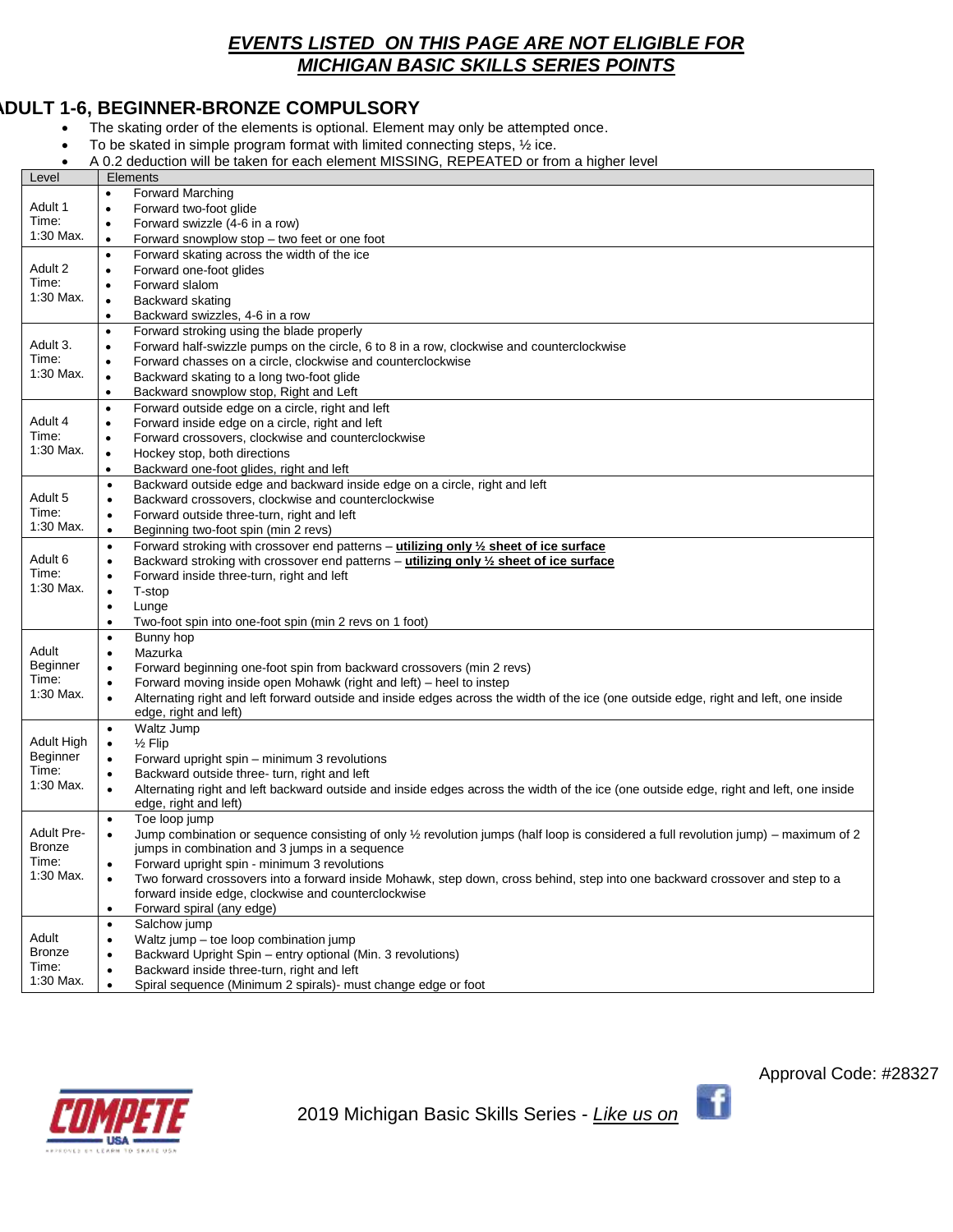# *EVENTS LISTED ON THIS PAGE ARE NOT ELIGIBLE FOR MICHIGAN BASIC SKILLS SERIES POINTS*

# **ADULT 1-6 FREE SKATE WITH MUSIC**

General event parameters:

- The skating order of the required elements is optional.
- The elements are not restricted to the number of times element is executed, or length of glides, number of revolutions, etc. unless otherwise stated. Connecting moves and steps should be demonstrated throughout the program.
- To be skated on full ice
- The skater must demonstrate the required elements and may use, but is not required to use, any additional elements from previous (lower) levels.
- A 0.2 deduction will be taken for each required element MISSING and for those elements performed from a higher level.

| Level              | Time        | Elements                                                                                                                                                                                                                                                                                                                               |
|--------------------|-------------|----------------------------------------------------------------------------------------------------------------------------------------------------------------------------------------------------------------------------------------------------------------------------------------------------------------------------------------|
| Adult 1            | 1:40<br>Max | <b>Forward Marching</b><br>Forward two-foot glide<br>Forward swizzle (4-6 in a row)<br>$\bullet$                                                                                                                                                                                                                                       |
|                    |             | Forward snowplow stop - two feet or one foot<br>$\bullet$                                                                                                                                                                                                                                                                              |
| Adult 2            | 1:40<br>Max | Forward skating across the width of the ice<br>$\bullet$<br>Forward one-foot glides<br>Forward slalom<br>Backward skating<br>$\bullet$<br>Backward swizzles, 4-6 in a row<br>$\bullet$                                                                                                                                                 |
| Adult 3            | 1:40<br>Max | Forward stroking using the blade properly<br>$\bullet$<br>Forward half-swizzle pumps on the circle, 6 to 8 in a row, clockwise and<br>counterclockwise<br>Backward skating to a long two-foot glide<br>$\bullet$<br>Forward chasses on a circle, clockwise and counterclockwise<br>$\bullet$<br>Backward snowplow stop, Right and Left |
| Adult 4            | 1:40<br>Max | Forward outside edge on a circle, right and left<br>$\bullet$<br>Forward inside edge on a circle, right and left<br>Forward crossovers, clockwise and counterclockwise<br>Backward one-foot glides, right and left<br>Hockey stop, both directions<br>$\bullet$                                                                        |
| Adult 5            | 1:40<br>Max | Backward outside edge on a circle, right and left<br>$\bullet$<br>Backward inside edge on a circle, right and left<br>Backward crossovers, clockwise and counterclockwise<br>Forward outside three-turn, right and left<br>Beginning two-foot spin<br>$\bullet$                                                                        |
| Adult <sub>6</sub> | 1:40<br>Max | Forward stroking with crossover end patterns<br>$\bullet$<br>Backward stroking with crossover end patterns<br>Forward inside three-turn, right and left<br>$\bullet$<br>T-stop<br>Lunge<br>Two-foot spin into one-foot spin (min 2 revs on 1 foot)                                                                                     |





-fi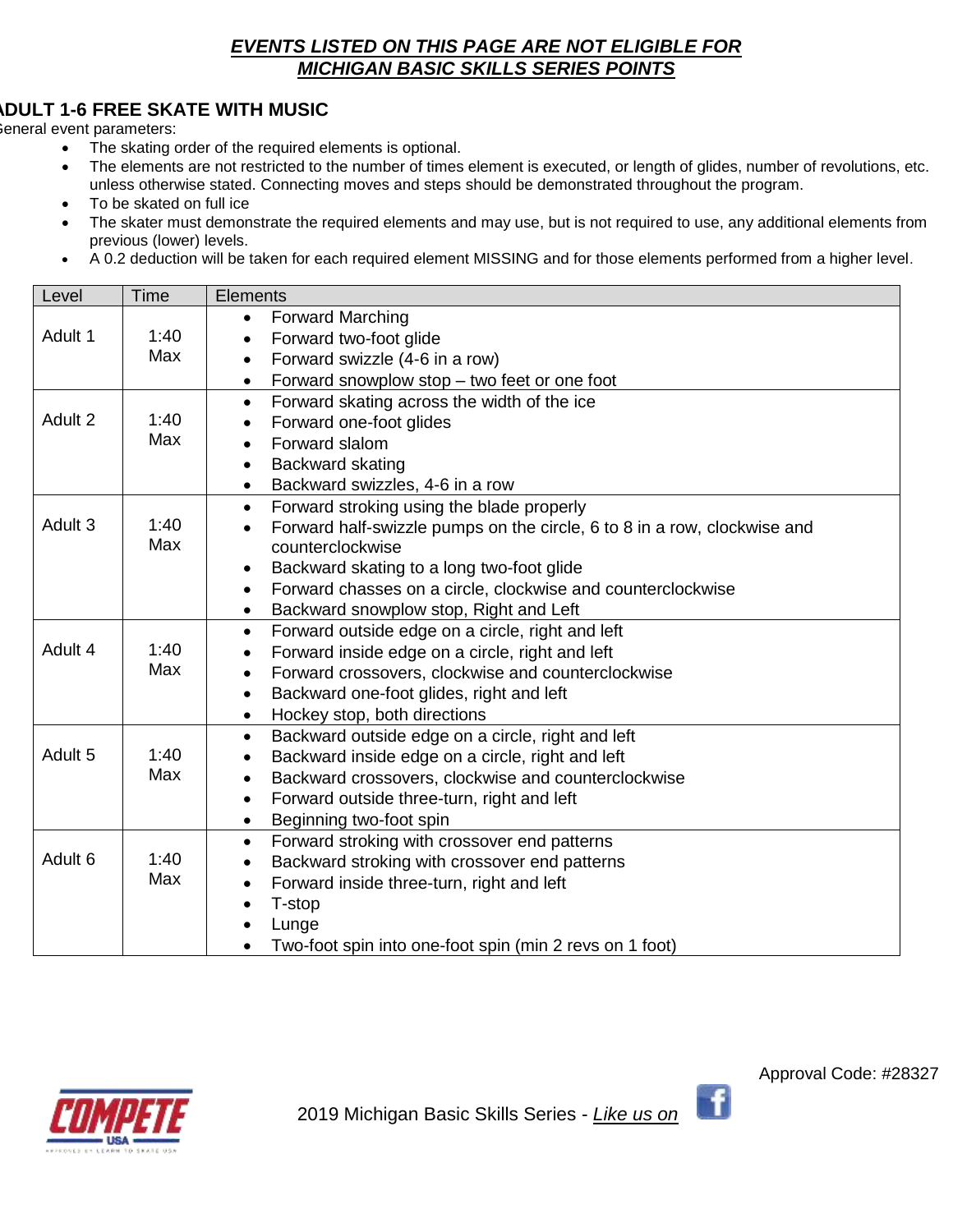## **ADULT BEGINNER – BRONZE FREE SKATE PROGRAM WITH MUSIC**

General event parameters:

- Skaters will skate to the music of their choice and vocal music is allowed
- To be skated on full ice
- The minimum number of required spin revolutions is indicated in parentheses following the spin description. Revolutions must be in position.

| Level                                              | Jumps                                                                                                                                                                                                                                                                                                                                                                                                                                                                                                                                                                  | <b>Spins</b>                                                                                                                                                                                                                                                                                                       | <b>Step Sequences</b>                                                                                                                                | Qualifications                                                                                                                            |
|----------------------------------------------------|------------------------------------------------------------------------------------------------------------------------------------------------------------------------------------------------------------------------------------------------------------------------------------------------------------------------------------------------------------------------------------------------------------------------------------------------------------------------------------------------------------------------------------------------------------------------|--------------------------------------------------------------------------------------------------------------------------------------------------------------------------------------------------------------------------------------------------------------------------------------------------------------------|------------------------------------------------------------------------------------------------------------------------------------------------------|-------------------------------------------------------------------------------------------------------------------------------------------|
| Adult Beginner<br>1:40 Maximum                     | Max. 4 jump elements<br>Jumps limited to bunny hop,<br>$\bullet$<br>mazurka, ballet and Waltz jump<br>Max 1 combination or sequence<br>$\bullet$<br>consisting of only the allowed<br>listed jumps<br>Max. 2 of any same jump<br>$\bullet$                                                                                                                                                                                                                                                                                                                             | Max. 2 spins<br>Two forward<br>$\bullet$<br>upright spins,<br>no change of<br>foot, no flying<br>entry (Min. 3<br>revolutions)                                                                                                                                                                                     | Connecting moves<br>and steps should<br>be demonstrated<br>throughout the<br>program                                                                 | Skaters may not<br>have passed tests<br>higher than U.S.<br><b>Figure Skating</b><br>Learn to Skate<br><b>USA Free Skate 1</b>            |
| Adult High<br>Beginner<br>1:40 Maximum             | Max 4 jump elements:<br>Jumps limited to bunny hop,<br>$\bullet$<br>mazurka, ballet, stag, split, waltz,<br>$\frac{1}{2}$ flip, $\frac{1}{2}$ Lutz<br>Max 1 combination or sequence<br>$\bullet$<br>consisting of only the allowed<br>listed jumps<br>Max. 2 of any same type jump.                                                                                                                                                                                                                                                                                    | Max 2 spins:<br>Two upright<br>$\bullet$<br>spins, change<br>of foot<br>optional, no<br>flying entry<br>(Min. 3<br>revolutions)                                                                                                                                                                                    | Connecting moves<br>and steps should<br>be demonstrated<br>throughout the<br>program                                                                 | Skaters may not<br>have passed any<br>U.S. Figure<br><b>Skating Free</b><br>Skate tests                                                   |
| <b>Adult Pre-</b><br><b>Bronze</b><br>1:40 Maximum | Max 4 Jump Elements:<br>Jump combinations and<br>$\bullet$<br>sequences are optional, but no<br>more than 2 combinations or<br>sequences may be included<br>1 jump combination/sequence<br>$\bullet$<br>may consist of three jumps, and<br>the other may have only two<br>jumps.<br>Each jump may be repeated only<br>$\bullet$<br>once and only as part of a<br>combination or sequence<br>(maximum of 2 of any jump)<br>Only single and half-revolution<br>$\bullet$<br>jumps are allowed<br>No single Lutz, single Axel or<br>$\bullet$<br>double jumps are allowed | Max 2 Spins:<br>Max Level 1<br>$\bullet$<br>Spins must be<br>$\bullet$<br>of different<br>character (for<br>definition, see<br>U.S. Figure<br>Skating rule<br>4103 E)                                                                                                                                              | Connecting steps<br>throughout the<br>program are<br>required                                                                                        | Skaters may not<br>have passed tests<br>higher than U.S.<br><b>Figure Skating</b><br>Adult Pre-Bronze<br>or Pre-Preliminary<br>Free Skate |
| <b>Adult Bronze</b><br>1:50 maximum                | Max 4 Jump Elements:<br>Max 2 combinations or<br>$\bullet$<br>sequences;<br>1 combination/sequence may<br>$\bullet$<br>consist of three jumps, and the<br>other may have only two jumps<br>Each jump may be repeated only<br>$\bullet$<br>once, and only as part of a<br>combination or sequence<br>(maximum of 2 of any jump)<br>All single jumps are permitted<br>$\bullet$<br>(except single Axel)<br>No single Axel, double or triple<br>$\bullet$<br>jumps are permitted                                                                                          | Max 2 Spins:<br>• Max Level 1<br>• Spins must be of<br>different character<br>(for definition, see<br>U.S. Figure Skating<br>rule 4103 (E))<br>• Min 3 revs total if no<br>change of foot<br>• Min 3 revs each foot<br>if change of foot<br>• Min 2 revs in each<br>position<br>• No flying spins are<br>permitted | Max 1 Sequence:<br>Choreographic<br><b>Step Sequence</b><br>Must use at least 1/2<br>ice surface<br>May include Moves<br>in the Field and<br>spirals | Skaters may not<br>have passed tests<br>higher than U.S.<br>Figure Skating<br>Adult Bronze or<br><b>Preliminary Free</b><br>Skate         |





f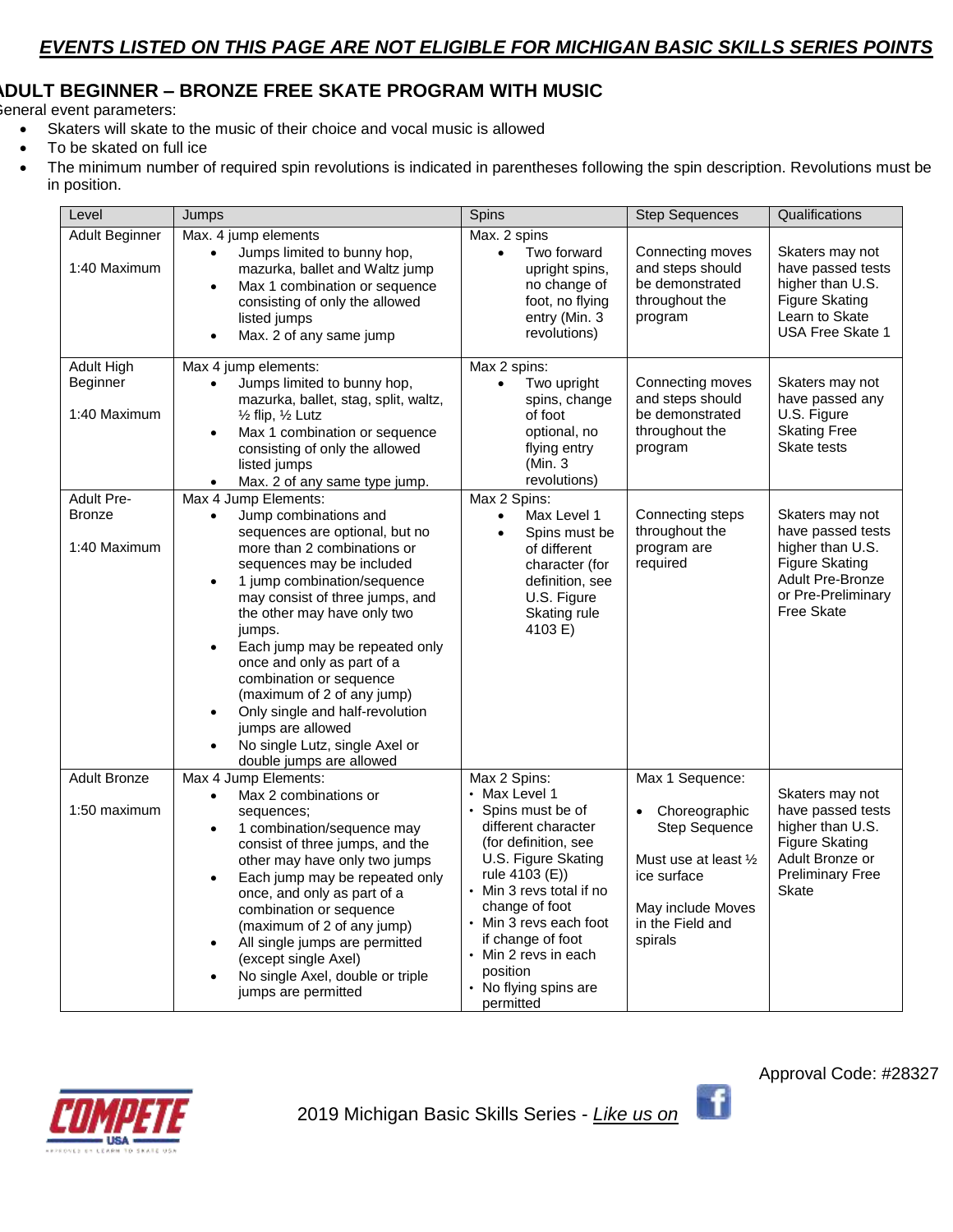## *SPECIAL OLYMPICS EVENTS ARE ELIGIBLE FOR MICHIGAN BASIC SKILLS SERIES POINTS*

## **SPECIAL OLYMPICS BADGE 1-12**

Competition hosts can use the skills listed below to create either an elements event or program event for Special Olympics competitors. If doing a program, music can be used and will be 1:10 max.

### **Badge 1**

- A. Stand unassisted for five seconds
- **B.** Sit on ice or fall and stand up unassisted
- C. Knee dip standing still unassisted
- D. March forward ten steps assisted

#### **Badge 2**

- A. March forward ten steps unassisted
- B. Swizzles, standing still: three repetitions
- C. Backward wiggle or march assisted
- D. Two foot glide forward for distance of at least length of body

#### **Badge 3**

- A. Backward wiggle or march
- B. Five forward swizzles covering at least ten feet
- C. Forward skating across the rink
- D. Forward gliding dip covering at least length of body: left and right

### **Badge 4**

- A. Backward two-foot glide covering at least length of body
- B. Two foot jump in place
- C. One foot snowplow stop: left and right
- D. Forward one foot glide covering at least length of body: left and right

#### **Badge 5**

- A. Forward stroking across rink
- B. Five backward swizzles covering at least ten feet
- C. Forward two-foot curves left and right across rink
- D. Two-foot turn front to back, on the spot

### **Badge 6**

- A. Gliding forward to backward two-foot turn
- B. Five consecutive forward one-foot swizzles on circle: left and right
- C. Backward one foot glide length of body: left and right
- D. Forward pivot

### **Badge 7**

- A. Backward stroking across the rink
- B. Gliding backward to forward two-foot turn
- C. T-stop left or right
- D. Forward two foot turn on a circle: left and right

#### **Badge 8**

- A. Five consecutive forward crossovers: left and right
- B. Forward outside edge: left and right
- C. Five consecutive backward ½ swizzles on a circle: left and right
- D. Two-foot spin

### **Badge 9**

- A. Forward outside 3 turn: left and right
- B. Forward inside edge: left and right
- C. Forward lunge or shoot the duck at any depth
- D. Bunny hop

### **Badge 10**

- A. Forward inside three-turn: left and right
- B. Five consecutive backward crossovers: left and right
- C. Hockey stop
- D. Forward spiral three times length of body

### **Badge 11**

- A. Consecutive forward outside edges: minimum of two on each foot
- B. Consecutive forward inside edges: minimum of two on each foot
- C. Forward inside Mohawk: left and right
- D. Consecutive backward outside edges: minimum of two on each foot
- E. Consecutive backward inside edges: minimum of two on each foot

### **Badge 12**

- A. Waltz jump
- B. One foot spin: minimum of three revolutions
- C. Forward crossover, inside Mohawk, backward crossover, step forward: step sequence should be repeated clockwise and counter clockwise
- D. Combination of three moves chosen from badges 9-12



2019 Michigan Basic Skills Series - *Like us on* 

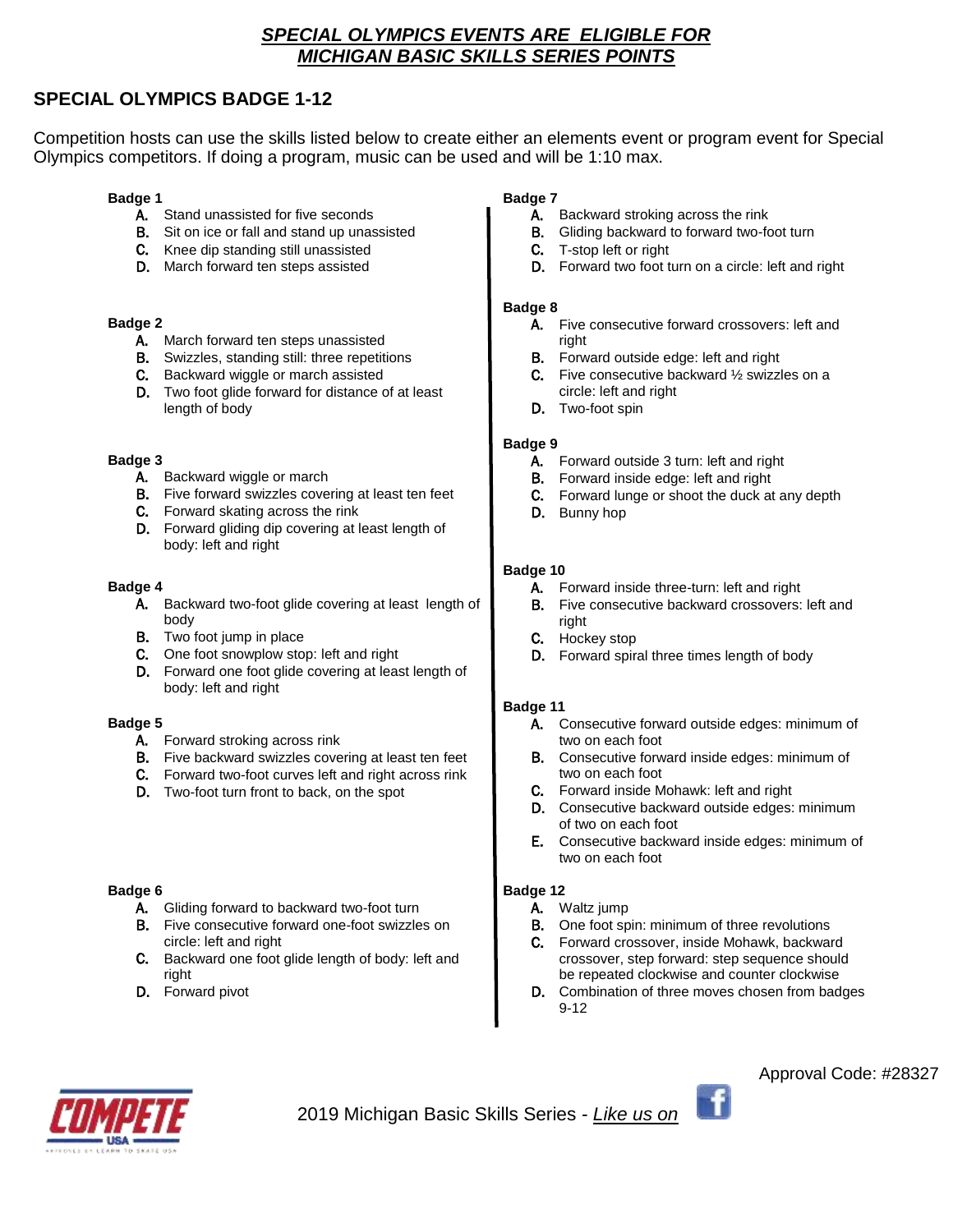## **SHOWCASE EVENTS**

Showcase events are open to skaters in Basic, Free Skate, Limited Beginner through Preliminary and Adult Bronze. Groups will be divided by number of entries and ages if possible. Skaters must enter at the same level as their free skate event. If a free skate event is not being entered, skaters must enter at their current test level or one level higher. Vocal music is permitted.

Show costumes are permitted, as long as they do not touch or drag on the ice. Costuming and make-up for showcase programs should enhance the feeling created by the performance, and reflect the meaning of the story or theme. Ornaments and hair accessories must be secure. No bobby pins, feathers, hair accessories, or anything else that may fall to the ice and be hazardous to the skaters are allowed. A 0.1 deduction will be taken. Props and scenery must be placed and removed by unaided singles and duet competitors within one minute on and off and by unaided ensemble contestants within two minutes for setup and two minutes for removal. A 0.1 deduction will be assessed by the referee against each judge's mark for each ten seconds in excess of the time allowed for the performance, for handling props and scenery and for scenery assistance.

Performances will be judged from an entertainment standpoint, for theatrical qualities. Technical skating skills and difficulty will not be rewarded as such; however, skating must be the major element of the performance and be of sufficient quality to support the selected theatrical elements. Unintended falls, poorly executed skating elements and obvious losses of control will reduce contestant's marks. Jump difficulty is not rewarded in showcase; therefore jumps, if choreographed, should be performed with style, flow and confidence. Theatrical elements evaluated will include energy, poise, acting, pantomime, eye contact, choreography, form/extension and the use of props and ice.

6.0 Judging will be used. Deductions will be made for skaters including technical elements not permitted in the event description.

\* For specific guidelines regarding the conduct of Showcase competitions, refer to the Nonqualifying Showcase Guidelines posted on [www.usfigureskating.org.](http://www.usfigureskating.org/)

Showcase categories may include:

- Levels can be subdivided, if necessary, depending on entry numbers and event set up
- Dramatic entertainment: Programs should express intense emotional connection and investment in the music, choreography and theme concept through related skating movements, gestures and physical actions. The entire gamut of emotions may be expressed including intense joy and/or introspectiveness. Dramatic programs should not be depressing. Even if the emotion is sadness, there should be an enlivened feeling given to the audience.
- Light entertainment: Programs should express a carefree concept or storyline designed to uplift and entertain the audience through related skating movements, gestures and physical actions.
- Duets: Theatrical/artistic performances by any competitors.
- Mini production ensembles: Theatrical performances by three to seven competitors.
- Production ensembles: Theatrical performances by eight to 30 skaters. Theater On Ice teams are eligible as production ensembles. NOTE: Skaters may enter only one each duet, mini production or production event.



÷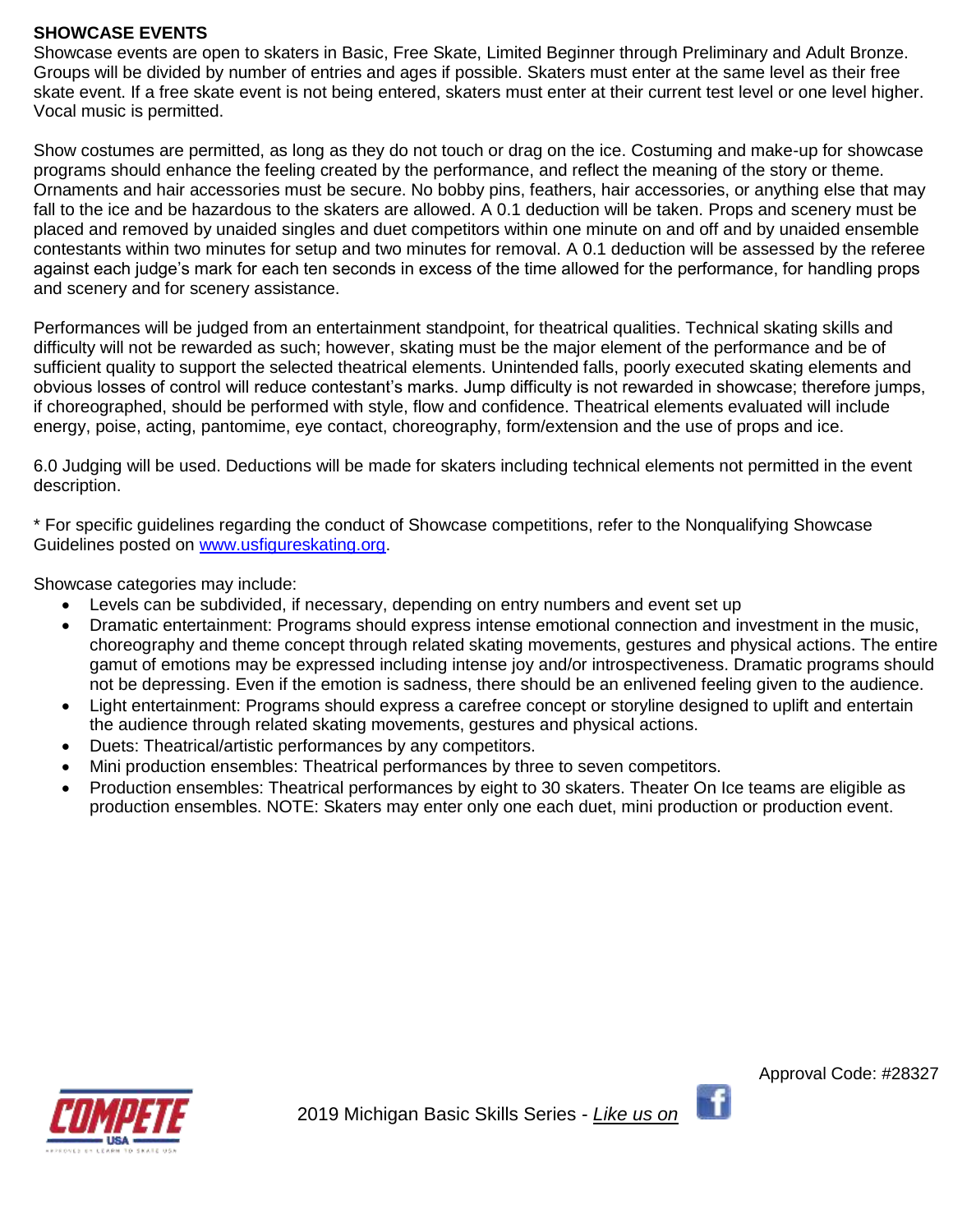## **SHOWCASE EVENTS**

| <b>LEVEL</b>                                                                                                          | <b>ELEMENTS</b>                                                                                                 | <b>QUALIFICATIONS</b>                                                                                                                                                                                                     | <b>PROGRAM</b><br><b>LENGTH</b> |
|-----------------------------------------------------------------------------------------------------------------------|-----------------------------------------------------------------------------------------------------------------|---------------------------------------------------------------------------------------------------------------------------------------------------------------------------------------------------------------------------|---------------------------------|
| Basic 1-6                                                                                                             | Elements only from Basic 1-6<br>curriculum                                                                      | May not have passed any higher<br>than Basic 6 level.                                                                                                                                                                     | Time: 1:00<br>max.              |
| Pre-Free Skate-Free<br>Skate 6/ Beginner/High<br>Beginner/ Adult 1-6/<br>Adult Beginner/Adult<br><b>High Beginner</b> | 3 jump maximum. 1/2 rotation<br>jumps only, plus the following<br>full rotation jumps: Salchow<br>and toe loop. | May not have passed any official<br>U.S. Figure Skating free skate or<br>free dance tests.                                                                                                                                | Time: 1:30<br>max.              |
| No Test                                                                                                               | No prescribed or restricted<br>elements.                                                                        | Must not have passed Pre-<br>Preliminary Free Skate or any Free<br>Dance tests.                                                                                                                                           | Time: 1:30<br>max.              |
| Pre-Preliminary                                                                                                       | No prescribed or restricted<br>elements.                                                                        | Must have passed no higher than<br>U.S. Figure Skating Pre-Preliminary<br>May not have passed any free<br>dance test.                                                                                                     | Time: 1:30<br>max.              |
| <b>Adult Pre-Bronze</b>                                                                                               | No prescribed or restricted<br>elements.                                                                        | Must have passed no higher than<br>Adult pre-Bronze free skate test.<br>See National Showcase guidelines<br>for more specific information<br>regarding adults.                                                            | Time: 1:40<br>max.              |
| Preliminary/<br><b>Adult Bronze</b>                                                                                   | No prescribed or restricted<br>elements.                                                                        | Must have passed no higher than<br>U.S. Figure Skating Preliminary free<br>skate or Adult Bronze Free Skate or<br>Free Dance test. See National<br>Showcase guidelines for more<br>specific information regarding adults. | Time: 1:40<br>max.              |

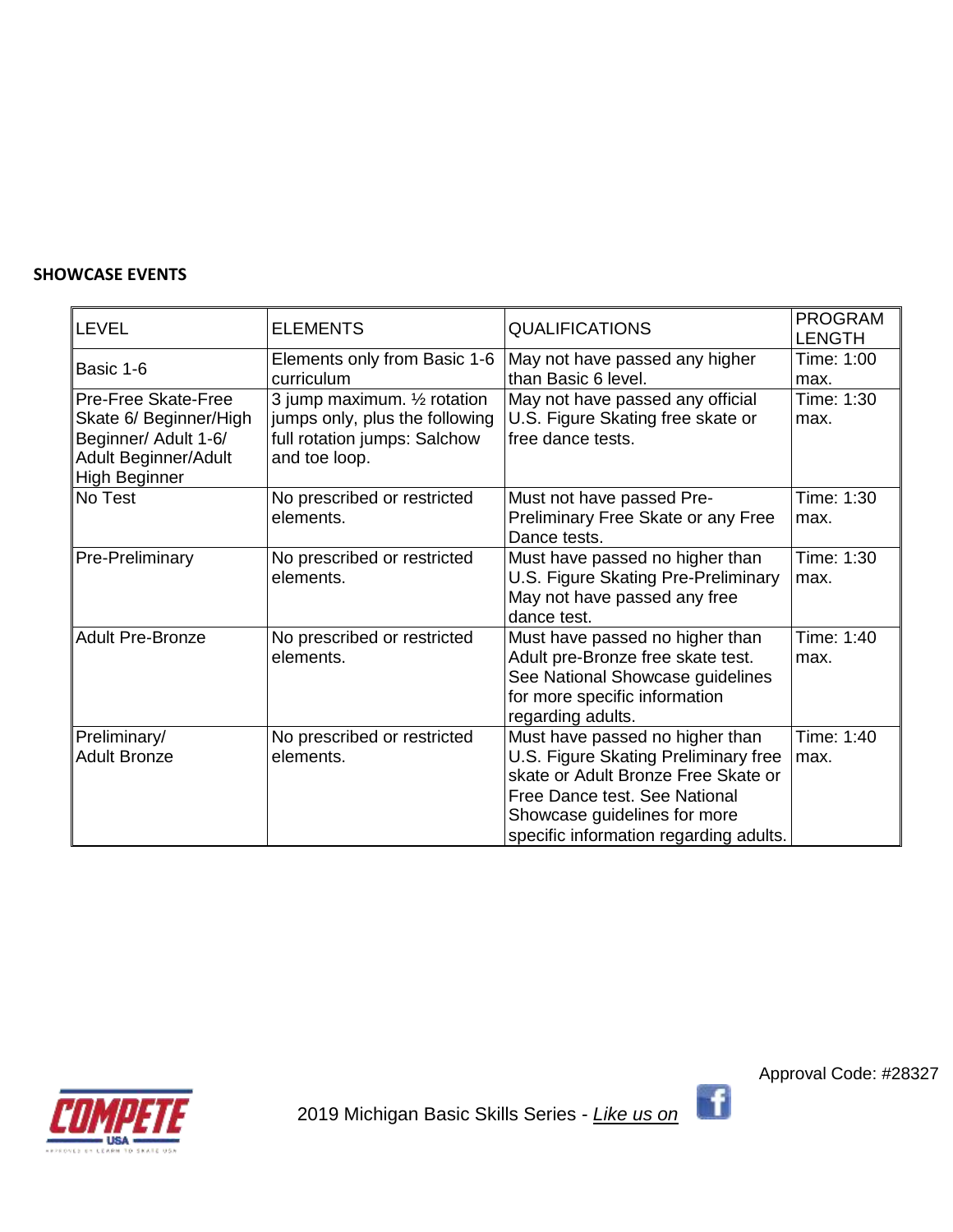## **SPINS CHALLENGE**

General event parameters:

- Spins may be skated in any order. Connecting steps are allowed, but will not be taken into consideration in scoring. Spins may not be repeated. Only required elements may be included.
- All events are skated on 1/2 ice.
- Minimum number of revolutions are noted in parentheses.

| Level                 | Time        | Skating rules / standards                                        |
|-----------------------|-------------|------------------------------------------------------------------|
|                       |             | Upright one-foot spin (3)                                        |
| <b>Beginner</b>       | $1:30$ max. | Upright back spin (3)                                            |
|                       |             | Sit spin (3)                                                     |
|                       |             | Upright one-foot spin (4)                                        |
| High Beginner         | $1:30$ max. | Upright spin with change of foot (3 each foot)                   |
|                       |             | Sit spin (3)                                                     |
|                       |             | Upright spin with change of foot (3 each foot)                   |
| No Test               | $1:30$ max. | Sit spin (3)                                                     |
|                       |             | Camel spin (3)                                                   |
|                       |             | Spin with one change of position and no change of foot (6)       |
| $Pre -$               | $1:30$ max. | Backward sit spin (3)                                            |
| Preliminary           |             | Camel spin (4)                                                   |
|                       |             | Spin with one change of foot and one change of position (min. 3) |
| Preliminary           | $1:30$ max. | each foot)                                                       |
|                       |             | Combination sit spin with change of foot (min 3. each foot)      |
|                       |             | One position spin - skater's choice (upright, sit or camel) (4)  |
| <b>Adult Beginner</b> | $1:30$ max. | Pivot                                                            |
|                       |             | Two-foot upright spin (2)                                        |
| <b>Adult Pre-</b>     | $1:30$ max. | One-foot upright spin (3)                                        |
| <b>Bronze</b>         |             | Two-foot upright spin (3)                                        |
| <b>Adult Bronze</b>   | $1:30$ max. | One-foot upright spin (4)                                        |
|                       |             | One-foot back spin (3)                                           |
|                       |             | Sit spin (3)                                                     |



Approval Code: #28327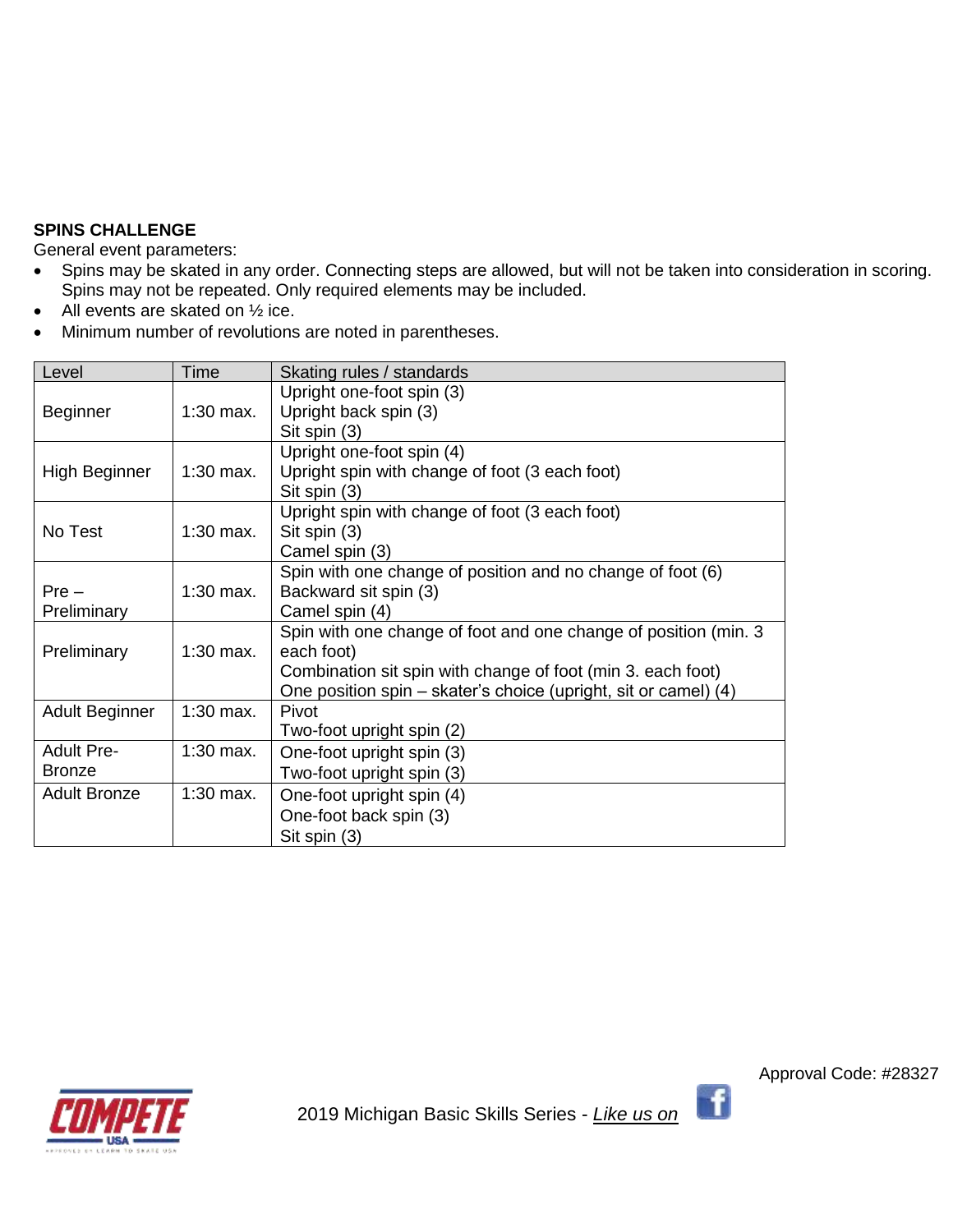

*Events listed above with an \* after them will be eligible for Michigan Basic Skills Series Points Entry Fees are not refundable after the entry deadline unless an event is cancelled*. *If you are not a USFSA member add \$15 to fee / enter through our Basic Skills Program*

| <b>First Event</b>      | <b>ENTRIES MUST BE POST MARKED BY 3/30/2019</b>               |
|-------------------------|---------------------------------------------------------------|
| <b>Additional Event</b> | Mail form and fees to: Ginni Phillips                         |
| <b>Additional Event</b> | 207 E High Street, Mt Pleasant MI 48858                       |
| <b>Additional Event</b> | Make check or money order payable to MPFSC                    |
| Join USFSA              | <b>INTERESTED IN PAYING BY CREDIT CARD?</b>                   |
| <b>TOTAL:</b>           | <b>CONTACT: Theresa Morgan at:</b><br>mtpleasantfsc@gmail.com |



2019 Michigan Basic Skills Series - *Like us on*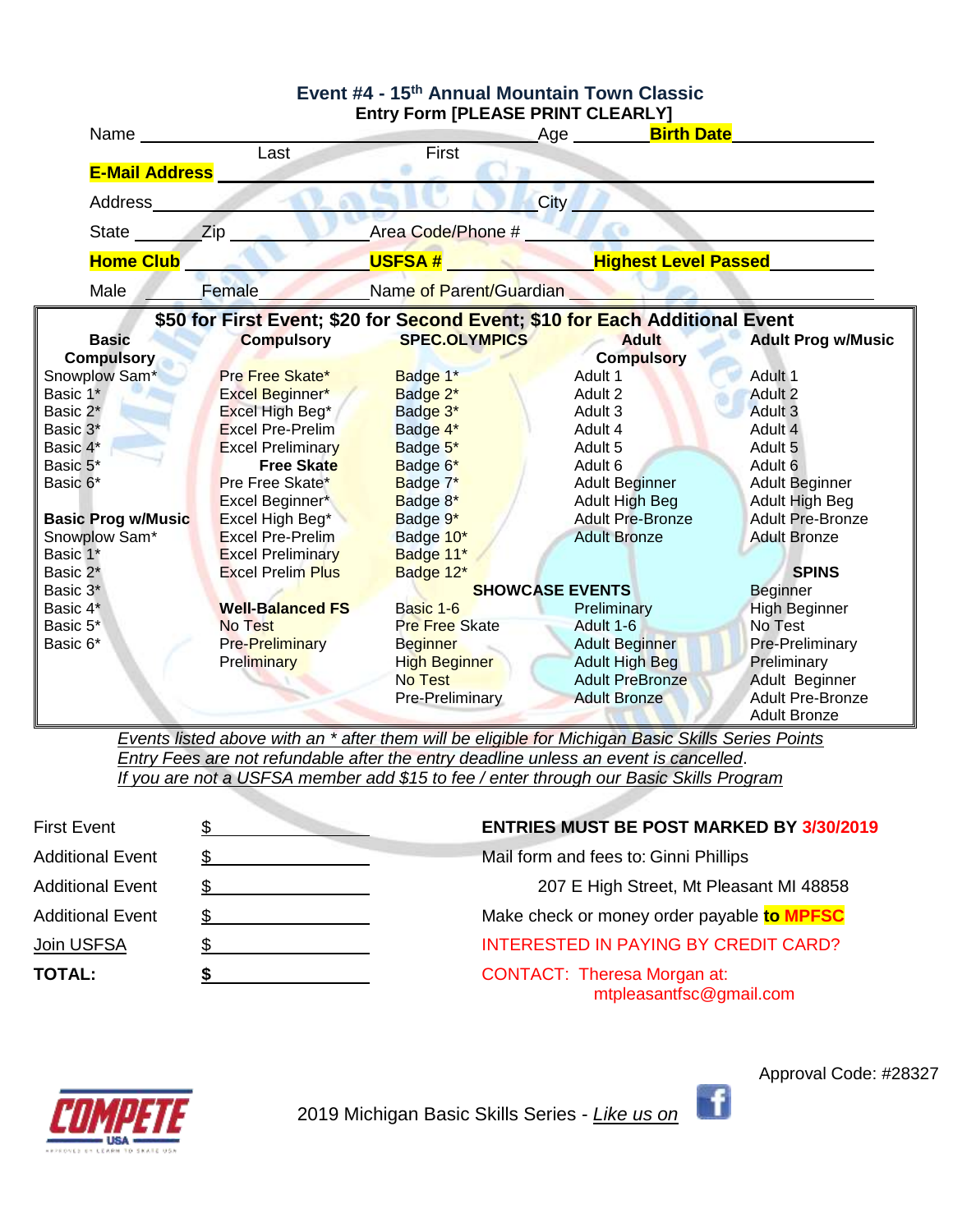## **Certification of Competitor** Competitor Competitor Name:

- 1. The competitor is eligible to enter the events checked. It is agreed that the competitor and family hold the Mt Pleasant FSC and I.C.E. Arena harmless from any and all liability either during practice or the competition, from any and all liability for damages to or loss of property.
- 2. As a participant, or parent/guardian of a minor participant, in the Mountain Town Classic / Basic Skills Series, I understand that the Mountain Town Classic / Basic Skills Series, or its agents, may take photographs, video and/or film of my, my minor's and/or my family's involvement, participation, viewing or interaction at Mountain Town Classic / Basic Skills Series scheduled ice time, activities, classes or events. I hereby authorize the taking and use of such photographs, video, film or likeness of myself, my minor child (or children), and/or my family in all forms and media and in all manners, including composite or other representations, for any lawful and legitimate Mountain Town Classic / Basic Skills Series purpose, including dissemination and distribution of the same; and further waive any right to approve or object to any finished, modified or derivative product or media
- 3. I have read the Concussion Awareness Information located on [www.sk8stuff.com](http://www.sk8stuff.com/) and by signing below, I am agreeing to the terms and conditions**.**

|                                                                                                                                                                                                                                |                                                               |                                                                                      | Date and the state of the state of the state of the state of the state of the state of the state of the state o |
|--------------------------------------------------------------------------------------------------------------------------------------------------------------------------------------------------------------------------------|---------------------------------------------------------------|--------------------------------------------------------------------------------------|-----------------------------------------------------------------------------------------------------------------|
|                                                                                                                                                                                                                                |                                                               |                                                                                      |                                                                                                                 |
| Title                                                                                                                                                                                                                          | <u> 1980 - Johann Barn, mars an t-Amerikaansk politiker (</u> |                                                                                      | Date_______________                                                                                             |
|                                                                                                                                                                                                                                |                                                               |                                                                                      |                                                                                                                 |
| Registered on USFS Coaches Registry for the current season? Yes n USFS #<br>If you are not registered, go to www.usfigureskating.org, click on the Coaches Registration button and follow<br>the instruction for registration. |                                                               | <b>COACHES WILL BE REQUIRED TO CHECK IN AT REGISTRATION AT EACH EVENT</b>            |                                                                                                                 |
| <b>CHECKLIST</b> [please be sure the following is included]:                                                                                                                                                                   |                                                               | Entry form with USFSA Number ________________Club Officer/Program Director Signature |                                                                                                                 |
| Check payable to <b>MPFSC</b>                                                                                                                                                                                                  |                                                               | Events to be entered checked properly                                                |                                                                                                                 |
|                                                                                                                                                                                                                                |                                                               |                                                                                      | Approval Code: #28327                                                                                           |